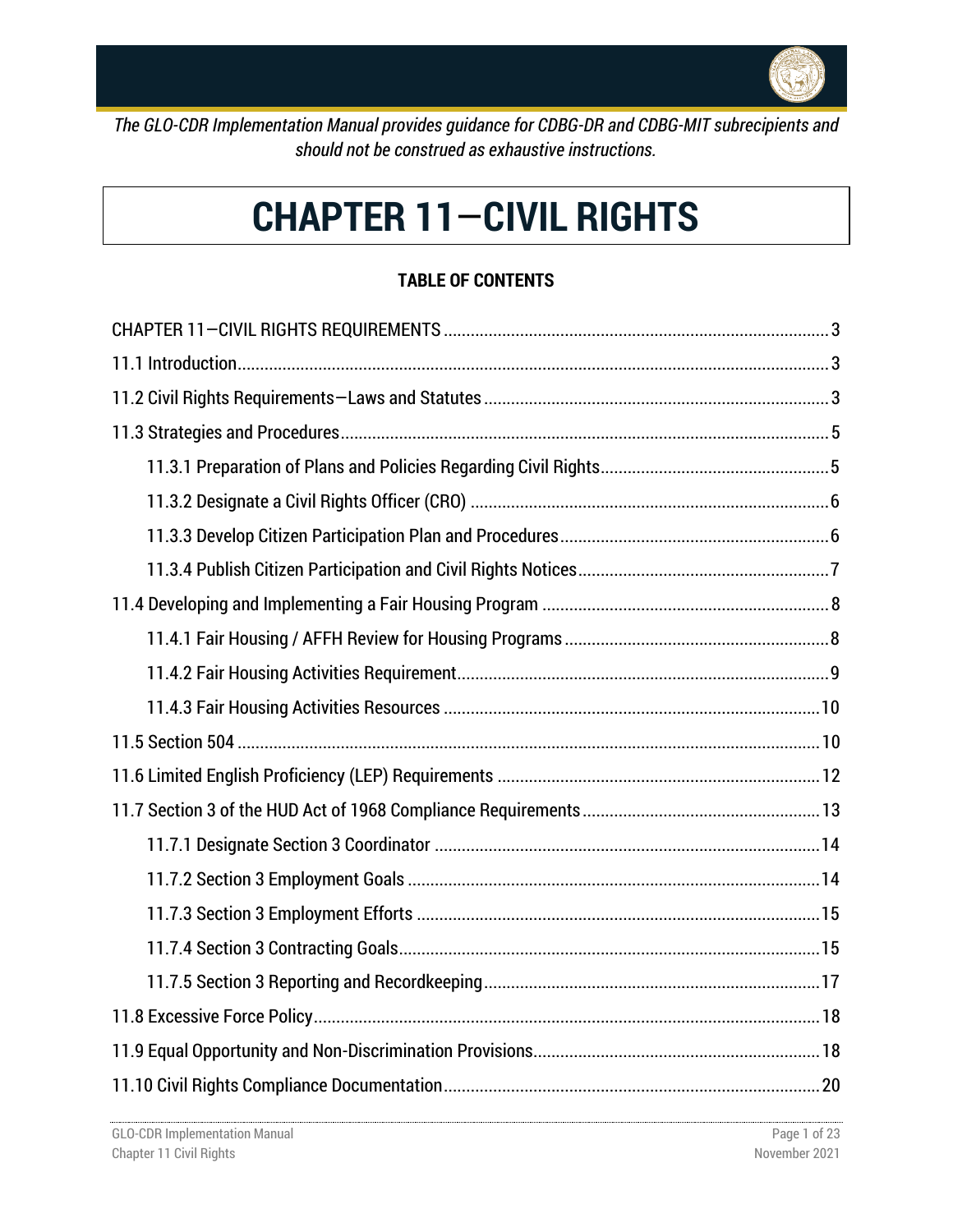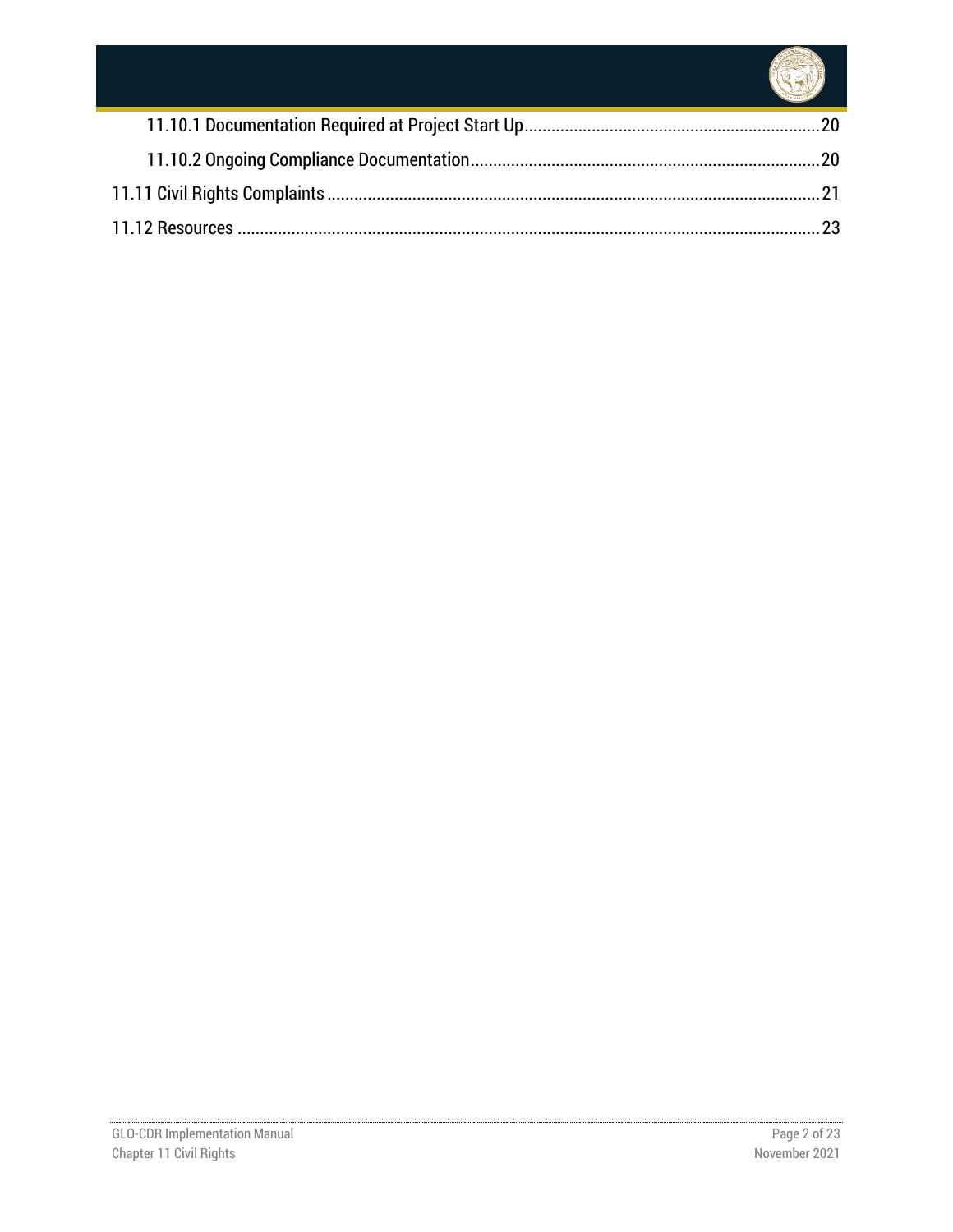

## <span id="page-2-0"></span>**CHAPTER 11**—**CIVIL RIGHTS REQUIREMENTS**

#### <span id="page-2-1"></span>**11.1 Introduction**

Subrecipients are required to comply with the civil rights requirements of Title I of the Housing and Community Development Act. This chapter presents summaries of the key regulations and requirements of civil rights, fair housing, Section 3, and equal opportunity laws applicable to the administration and implementation of CDBG-DR and CDBG-MIT funds. Additionally, HUD's website includes a CDBG-DR Toolkit Resources Summary that provides a snapshot of applicable regulations by program (see **Resources**—Resource 11.1 at the end of this chapter for the link).

CDBG-DR and/or CDBG-MIT subrecipient must demonstrate no person is being denied benefit, excluded, or subjected to discrimination under any program funded in whole or in part by federal funds. Program participation must not be based on:

- Race;
- National Origin;
- Religion;
- Color;
- Sex;
- Age;
- Disability (mental and physical); or
- Family Status

#### <span id="page-2-2"></span>**11.2 Civil Rights Requirements**—**Laws and Statutes**

Civil Rights laws applicable to CDBG-DR and CDBG-MIT programs which subrecipient must adhere to are set forth, but not limited to, the statutes and Executive Orders below:

| <b>Statute/Executive Order</b> | <b>Description</b>                                                       |
|--------------------------------|--------------------------------------------------------------------------|
| Title VI of the Civil Rights   | No person shall be excluded from participation, denied program benefits, |
| Act of 1964                    | or subjected to discrimination on the basis of:                          |
|                                | Race;<br>$\bullet$                                                       |
|                                | Color;<br>$\bullet$                                                      |
|                                | <b>National Origin;</b><br>$\bullet$                                     |
|                                | Religion;<br>$\bullet$                                                   |
|                                | Sex;<br>$\bullet$                                                        |
|                                | Age;<br>$\bullet$                                                        |
|                                | Familiar status;<br>$\bullet$                                            |
|                                | Disability (mental or physical)<br>$\bullet$                             |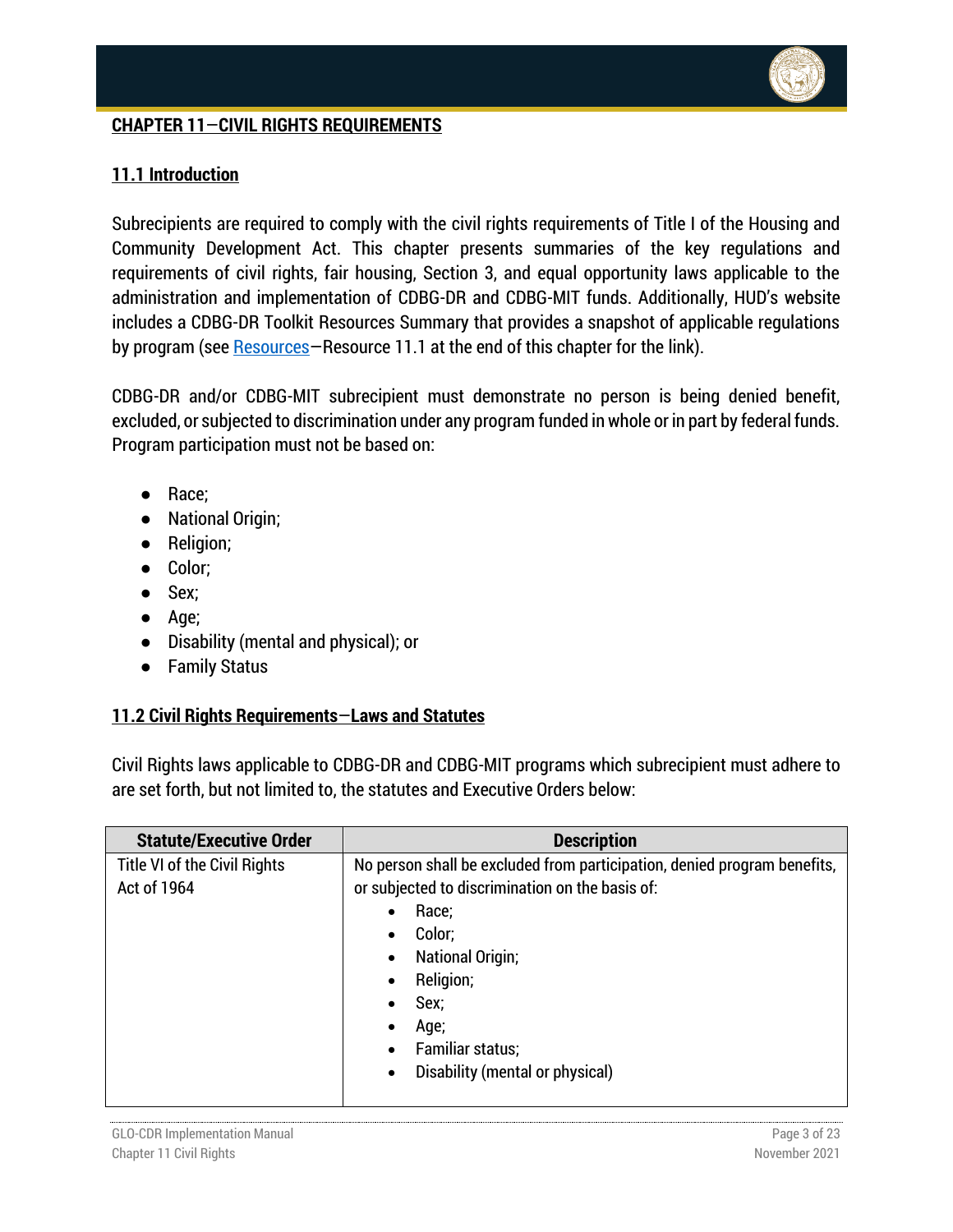

| <b>Title VIII of the Civil Rights</b><br>Acts of 1968, as amended<br>(Fair Housing Act)<br>Section 104(b) of Title I of the<br><b>Housing and Community</b><br>Development Act of 1974, as | Prohibits discrimination in housing on the basis of:<br>Race;<br>Color;<br>$\bullet$<br>Religion;<br>$\bullet$<br>Sex;<br>$\bullet$<br><b>National Origin;</b><br>$\bullet$<br>Age;<br>$\bullet$<br><b>Familiar status;</b><br>$\bullet$<br>Disability (physical and/or mental)<br>$\bullet$<br>Requires subrecipient to certify that it will, among other things,<br>affirmatively further fair housing.                                                             |
|--------------------------------------------------------------------------------------------------------------------------------------------------------------------------------------------|-----------------------------------------------------------------------------------------------------------------------------------------------------------------------------------------------------------------------------------------------------------------------------------------------------------------------------------------------------------------------------------------------------------------------------------------------------------------------|
| amended                                                                                                                                                                                    |                                                                                                                                                                                                                                                                                                                                                                                                                                                                       |
| Section 3 of the Housing and<br>Urban Development Act of<br>1968, as amended                                                                                                               | To the greatest extent feasible, employment, training, and other<br>economic opportunities, should be given preference to:<br>Low and very low-income persons; and<br>Business concerns which provide economic; opportunities to<br>$\bullet$<br>low and very low income persons                                                                                                                                                                                      |
| Section 504 of the<br>Rehabilitation Act of 1973, as<br>amended and Section 508                                                                                                            | No otherwise qualified individual shall, solely, by reason of his or her<br>handicap, be:<br>Excluded from participation (including employment);<br>Denied program benefits;<br>$\bullet$<br>Subjected to discrimination                                                                                                                                                                                                                                              |
| Section 109 of the Housing<br>and Urban Development Act<br>of 1974, as amended                                                                                                             | Under any program or activity funded in whole or in part under Title I or<br>Title II of the act (regardless of Subrecipient Agreement's dollar value),<br>no person shall be excluded from participation (including employment),<br>denied program benefits or subjected to discrimination on the basis of:<br>Race;<br>Color<br>National Origin; or<br>Sex;<br>Also requires HUD to administer its programs in a manner that<br>affirmatively promotes fair housing |
| The Age Discrimination Act<br>of 1975, as amended                                                                                                                                          | No person shall be excluded from participation, denied program benefits<br>or subjected to discrimination on the basis of age.                                                                                                                                                                                                                                                                                                                                        |
| Executive Order 11063                                                                                                                                                                      | No person shall, on the basis of race, color, religion, sex or national<br>origin, be discriminated against in:<br>Housing (and related facilities) provided with federal<br>assistance;<br>Lending practices with respect to residential practices<br>when such practices are connected with loans insured or<br>guaranteed by the federal government                                                                                                                |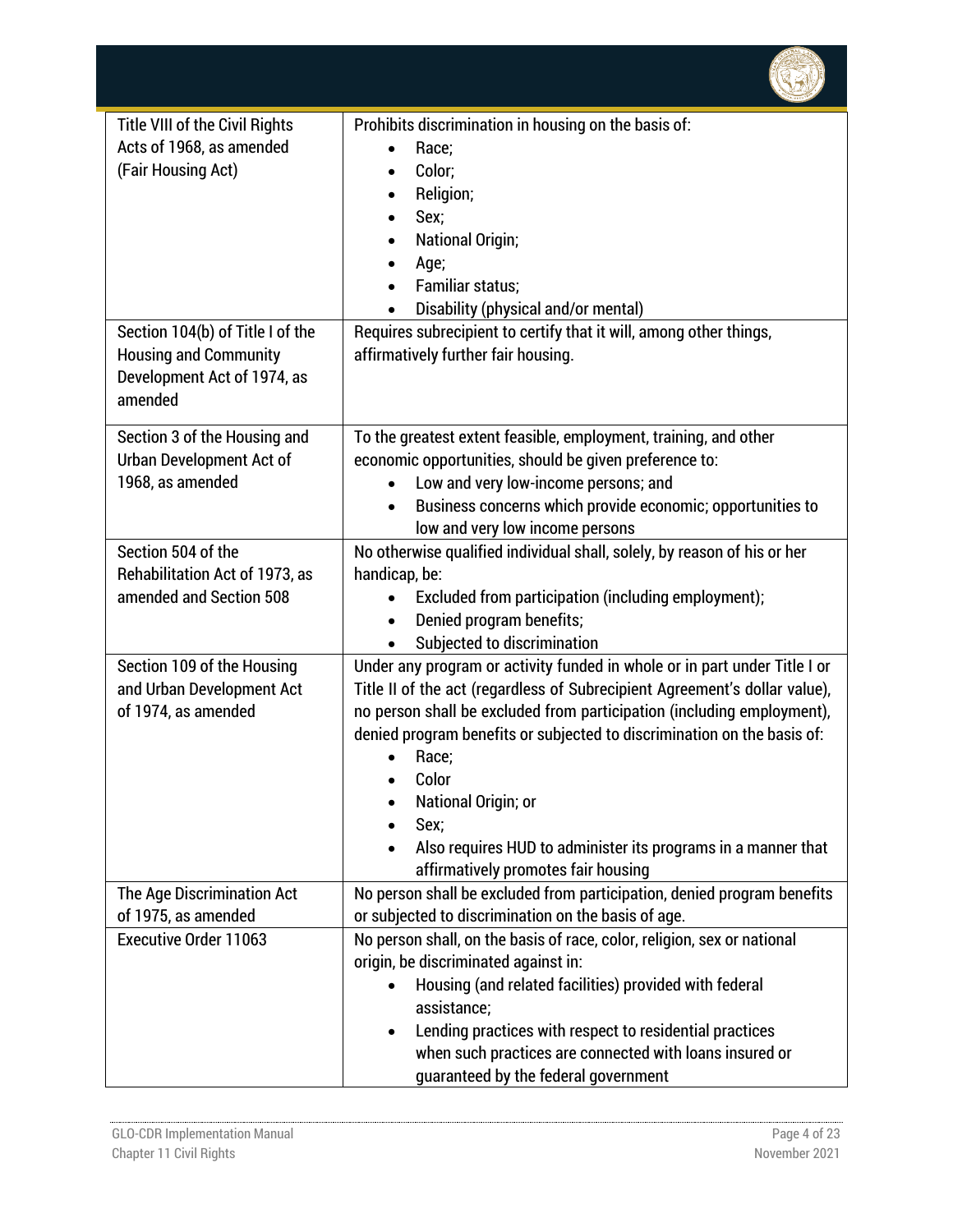| Executive Order 11246, as<br>amended                                              | No person shall be discriminated against, on the basis of race, color,<br>religion, sex, sexual orientation, gender identity, or national origin in any<br>phase of employment during the performance of federal or federally<br>assisted construction contracts in the excess of \$10,000. |
|-----------------------------------------------------------------------------------|---------------------------------------------------------------------------------------------------------------------------------------------------------------------------------------------------------------------------------------------------------------------------------------------|
| <b>Executive Order 13166</b>                                                      | Improving access to services for persons with Limited<br>English<br>Proficiency.                                                                                                                                                                                                            |
| <b>Equal Access to HUD-assisted</b><br>or Insured Housing § 5.105<br>(a)(2)(i-ii) | Requires equal access to housing in HUD programs, regardless of sexual<br>orientation, gender identity, or marital status (new regulation effective<br>$3/5/2012$ ).                                                                                                                        |
| <b>Americans with Disabilities Act</b><br>(ADA)                                   | Legislation that prohibits discrimination and quarantees that people with<br>disabilities have the same opportunities as everyone else.                                                                                                                                                     |
| <b>Architectural Barriers Act of</b><br>1968                                      | Requires that buildings and facilities designed, constructed, altered, or<br>leased with certain federal funds after September 1969 must be<br>accessible to and usable by persons with disabilities.                                                                                       |

# <span id="page-4-0"></span>**11.3 Strategies and Procedures**

CDBG-DR and CDBG-MIT subrecipients must assure all CDBG-DR and/or CDBG-MIT funded activities are conducted in a manner that ensures equal opportunity and access to all persons in accordance with civil rights, equal opportunity, and affirmative action laws, regulations, and requirements. Subrecipient must also have written policies in place to promote fair and equal access to housing and employment opportunities for Section 3 residents, minority, and female-owned businesses. Documentation must be available to ensure Historically Underutilized Businesses (HUBs) are informed of contract opportunities whenever they are a potential resource. This section presents strategies and procedures for documenting and complying with these regulations.

# <span id="page-4-1"></span>**11.3.1 Preparation of Plans and Policies Regarding Civil Rights**

A critical element of civil rights compliance is the preparation of plans and strategies for inclusion of all persons, followed by documentation that the subrecipient completed the actions described in the plans. Considerations, plans, and/or policies, including the following, are required:

- Equal Opportunity (EO)/Non-discrimination: review existing policies and include the EO policy in subrecipient policy manuals/handbooks. Include statement that the subrecipient is an Equal Opportunity Employer in job postings and applications. Include an equal opportunity provision in all contracts greater than \$10,000.
- Section 3 Economic Opportunity policy: adopt a policy based on the requirements of Section 3 of the Housing and Urban Development Act of 1968, as amended and make available to the public. Subrecipient should review GLO's Section 3 Policy posted on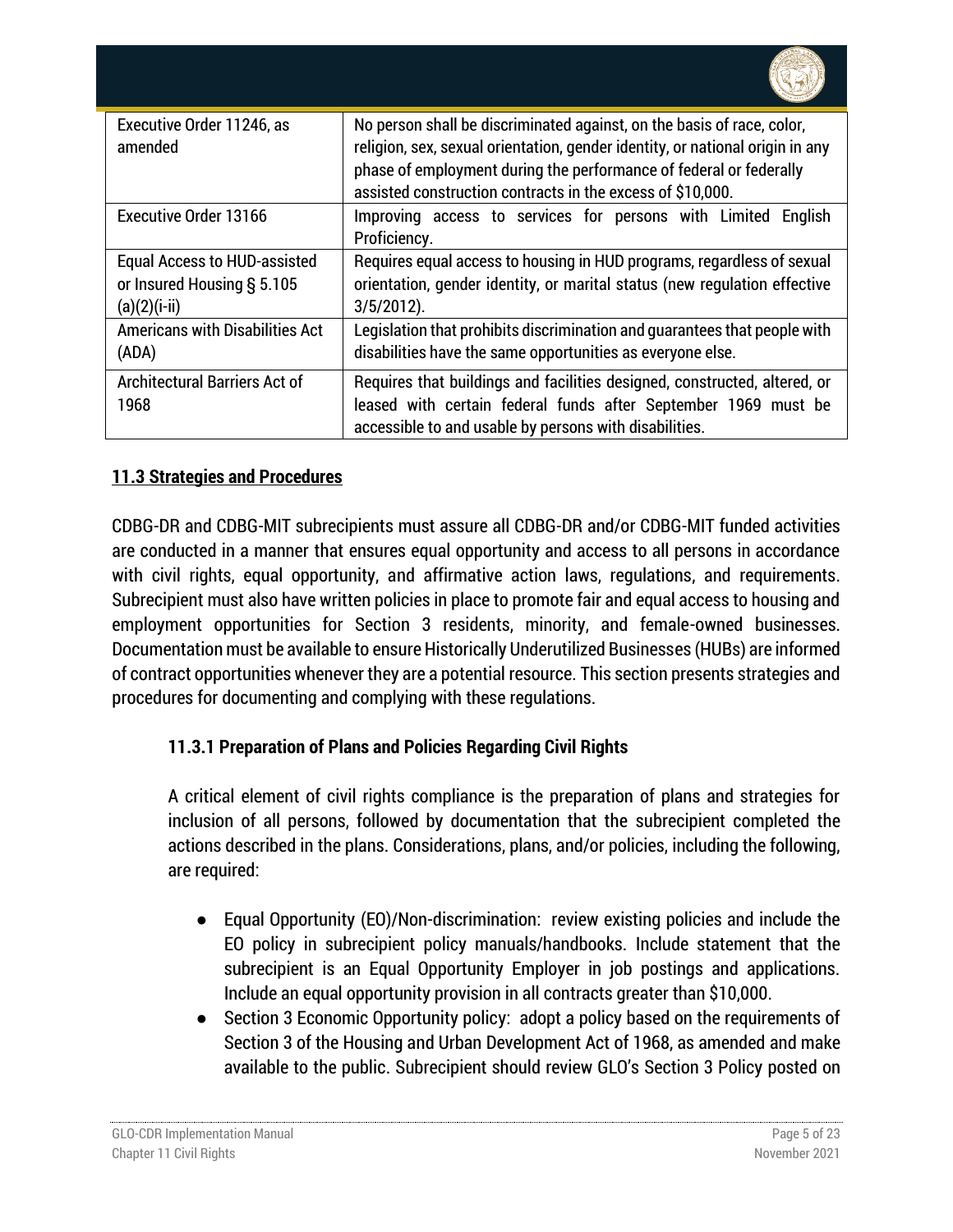

GLO's Section 3 [Resources](#page-22-0) page (see **Resources**–Resource 11.2) for best practices in developing a Section 3 Plan.

- Excessive Force: adopt a policy limiting the use of excessive force during non-violent civil rights demonstration and pass a resolution prohibiting Excessive Force.
- Participation by Minority, Small Business, and Women-owned Businesses: take all necessary steps to affirmatively assure HUBs, small and minority businesses, women's business enterprises, and labor surplus firms are notified of bidding opportunities and utilized whenever possible.
- Section 504 of the Rehabilitation Act of 1974: if the subrecipient employs 15 or more people, adopt a policy against discrimination on the basis of disability, adopt written grievance procedures concerning Section 504, and pass a resolution (See 24 CFR 8.53). Establish procedures for providing auxiliary aids to allow individuals with disabilities to obtain information concerning the existence and location of CDBG accessible services, activities, and facilities.
- Affirmatively Furthering Fair Housing: subrecipient must conduct at least one Fair Housing activity each year of the grant period and maintain documentation of the activity.
- Limited English Proficiency (LEP) Standards: establish a plan for determining if there is a need for LEP services and, if applicable, how appropriate language assistance will be given. Use American FactFinder which is found at http://factfinder.census.gov to determine need for LEP services. For written translation guidance, determine whether the size of the language group requires the translation of key documents such as Citizen Participation notices and/or other notices [\(see Section 11.6\)](#page-11-0).

## <span id="page-5-0"></span>**11.3.2 Designate a Civil Rights Officer (CRO)**

The CRO serves as the subrecipient's Section 504 Coordinator, Equal Opportunity Officer, and Fair Housing Officer. subrecipient must submit the CRO designation information to GLO-CDR, including both the name and title of designated officer, using the Appointment of Civil Rights Officer form.

Best Practice: CRO should be a local staff member.

## <span id="page-5-1"></span>**11.3.3 Develop Citizen Participation Plan and Procedures**

Subrecipient must provide for and encourage citizen participation (see Section 104(a) (2) of the Housing and Community Development Act and 24 CFR 570.486) except where waivers or alternative requirements are provided. Subrecipient must: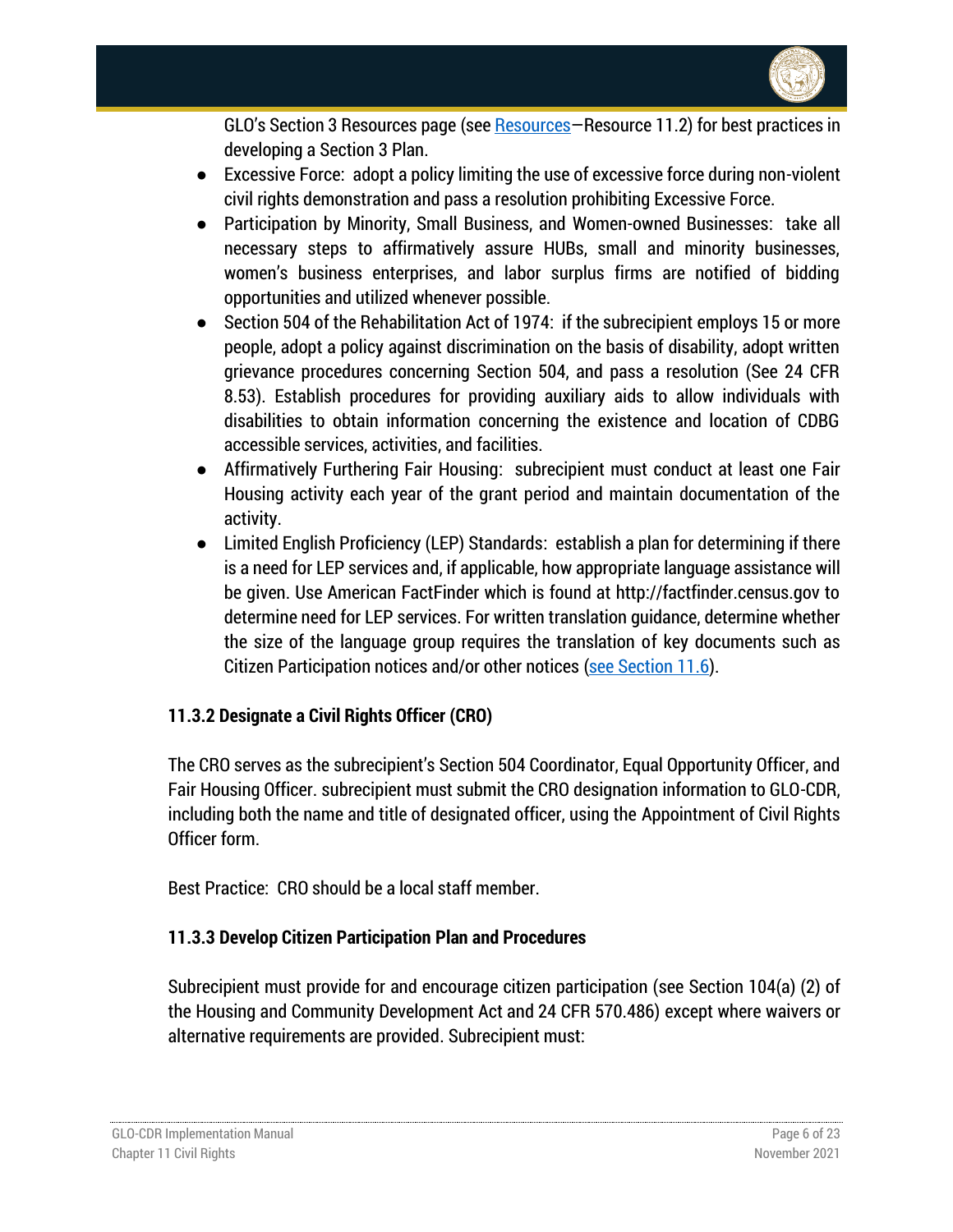

- Prepare and adopt an Outreach and Marketing and Citizen Participation Plan. As part of this plan, procedures must include methods for encouraging citizen participation and should provide citizens the email, address, phone number, and times for submitting complaints; and
- Develop grievance procedures. The written complaint procedures shall also provide for a timely written response to complaints and grievances, within 15 working days where practicable.

Both the GLO-CDR's Citizen Participation Plan and a sample Subrecipient Plan are available for review on the agency website (se[e www.recovery.texas.gov](http://www.recovery.texas.gov/) an[d Resources](#page-22-0)-Resource 11.3 at the end of this chapter). For a detailed discussion of Citizen Participation Requirements, contact your GLO Grant Manager.

Concerned citizens have the ability to file a complaint or appeal a decision to the Texas General Land Office Community Development and Revitalization division. An outline of the GLO-CDR's complaint process can be found at the link in [Resources](#page-22-0)–Resource 11.4.

## FRAUD, WASTE, OR ABUSE OF GOVERNMENT FUNDS

Complaints regarding fraud, waste, or abuse of government funds should be forwarded to the U.S. Department of Housing and Urban Development Office of Inspector General Fraud Hotline (phone: 1-800-347-3735 or email: [hotline@hudoig.gov\)](mailto:hotline@hudoig.gov)**.** See link i[n Resources](#page-22-0)—Resource 11.5 at the end of this chapter.

## <span id="page-6-0"></span>**11.3.4 Publish Citizen Participation and Civil Rights Notices**

Subrecipient must publish notices regarding Citizen Participation and Complaint Procedures, Section 504, and AFFH and the rights and responsibilities associated with federal grant funding received.

Initial Civil Rights notices should be provided to GLO-CDR at project start-up once the executed Subrecipient Agreement with the GLO is received.

The subrecipient must publicize in one of three ways:

- Newspaper advertisement\* (documented with tear sheet/full-page advertisement/photocopy with publisher's identification and date/publisher's affidavit);
- Public posting at both the city hall/courthouse and at least one location within the target area (documented with affidavit of posting and copy of the notice); or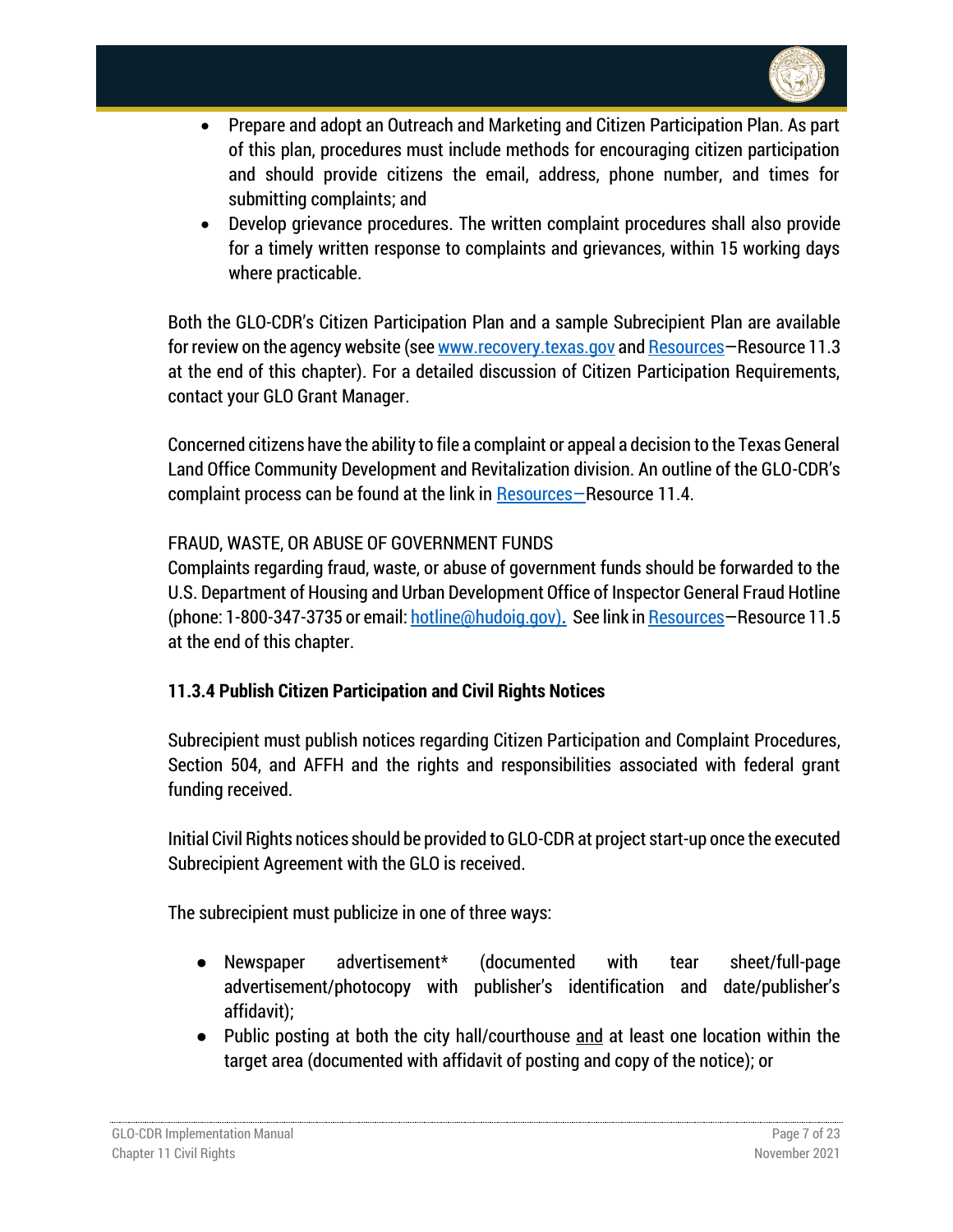

● Public posting in courthouse/city hall and on subrecipient's website during the term of the contract (documented with affidavit of posting and copy of the notice as well as screen shots of the posting).

\* Newspaper notices would be considered valid if published within two years prior to the Subrecipient Agreement start date. This means that published notices could be used for multiple CDBG-DR and/or CDBG-MIT projects with contract periods that occur consecutively.

#### <span id="page-7-0"></span>**11.4 Developing and Implementing a Fair Housing Program**

Subrecipient must agree to administer all programs and activities related to housing and community development in a manner to affirmatively further the policies of the Fair Housing Act (42 U.S.C.3608(e)(5)); (E.O.12259(1-202)); (24 CFR 570.601).

## <span id="page-7-1"></span>**11.4.1 Fair Housing / AFFH Review for Housing Programs**

For the purpose of expediting project reviews and authorizing use of funds for CDBG-DR and/or CDBG-MIT housing programs, the GLO-CDR has established a series of elements and information for subrecipient to provide which reflects an understanding of the community and supports approval of a project.

- Demographic information by census tract which includes prevailing population characteristics relating poverty level, income, ethnicity, race, household sizes, age group data, and other relevant factors;
- Crime rates for the immediate and surrounding geographic areas;
- Identification of key community features, both positive and negative, including distance to each and public transportation time if applicable; and
	- o Positive features: large employment centers/opportunities, schools, grocery stores, health care facilities, public transportation, libraries, recreational areas, childcare, and other community centers;
	- o Negative features: unsightly facilities, industrial sites, health hazards, retail/business density, low-income housing, etc.;
- Identification of economic trends in the area including pending or approved government projects or bonds.

Subrecipient should utilize GLO-CDR's AFFH Checklist for additional guidance (see [Resources](#page-22-0)—Resource 11.6).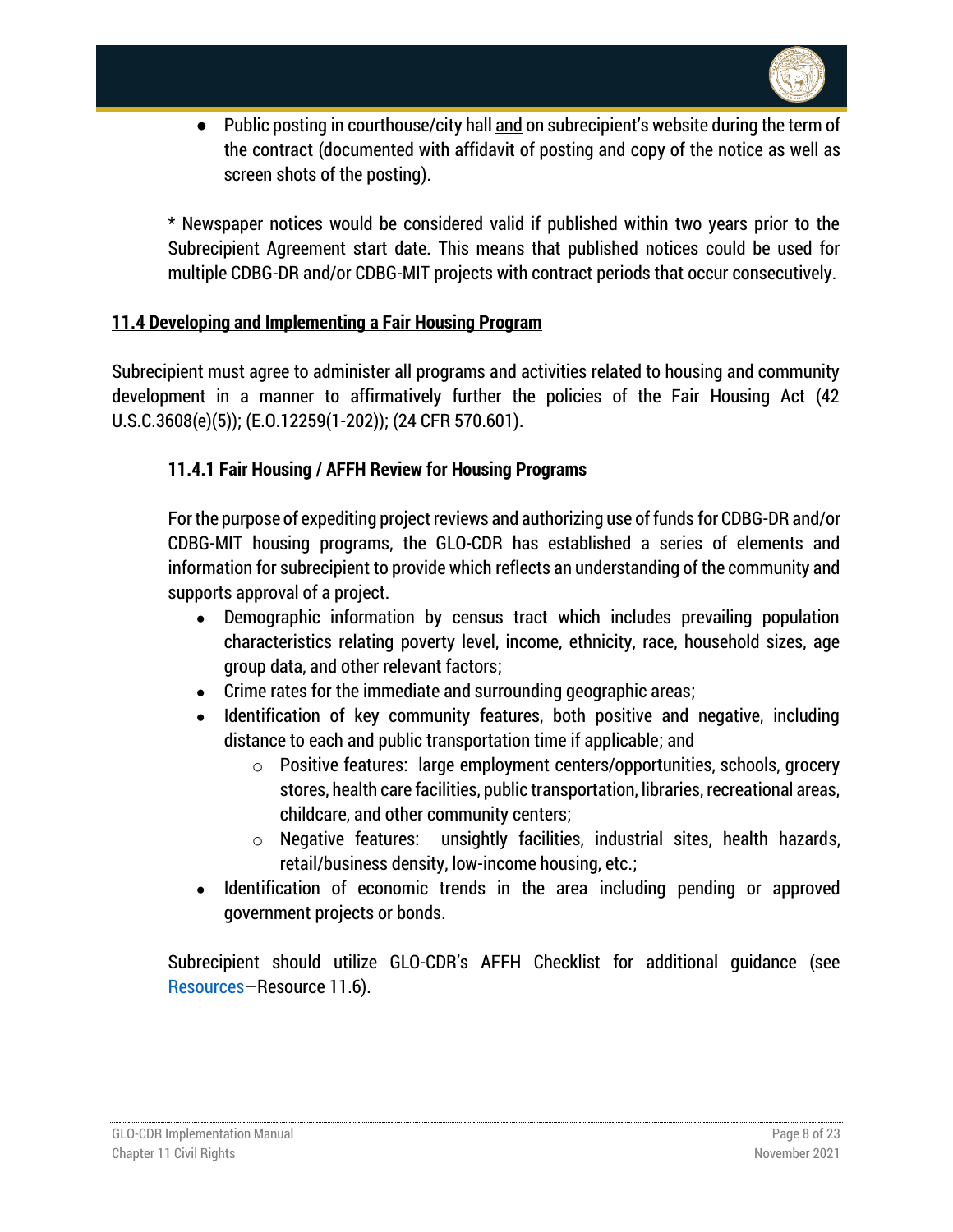

## <span id="page-8-0"></span>**11.4.2 Fair Housing Activities Requirement**

Subrecipient must develop and maintain records of the efforts taken to assure fair housing. In addition, each subrecipient must conduct at least one Fair Housing activity each year of the grant period and maintain documentation of the activity. The documentation must be available during GLO-CDR monitoring visits and identify the type of Fair Housing activity that was or will be conducted (community seminar, brochure distribution, etc.), the target audience (the general public, real estate brokers etc.), and the category of Fair Housing information provided.

Suggested Ideas for Meeting the Fair Housing Activities Requirement:

- Conduct a community-wide housing analysis to determine impediments to fair housing and implement actions to eliminate these impediments;
- Pass a fair housing ordinance. If possible, include a penalty clause in the ordinance. Also, publicize the existence of such an ordinance (e.g., newspaper advertisement, or fliers enclosed in utility bills). Subrecipient should consult with their attorney or contact the applicable trade association (e.g. Texas Municipal League) for a sample fair housing ordinance;
- If the subrecipient is a county, adopt written fair housing policies and procedures that are equivalent to a fair housing ordinance and publicize the existence of the policies/procedures (e.g., newspaper advertisement). Subrecipient should consult with their attorney or contact the applicable trade association (e.g. Texas Association of Counties) for a sample fair housing policy;
- Sponsor or fund fair housing counseling/referral services for owners and renters;
- Have a written local complaint and monitoring process and notify the public of its existence through newspaper advertisements or through notices in utility statements;
- Promote housing opportunities outside historically minority and/or low and moderateincome neighborhoods;
- Designate April or any other month as "Fair Housing Month" by Proclamation or Resolution along with another sponsoring activity. (Another fair housing activity must take place if this activity is chosen. See note below.);
- Utilize local businesses and banking institutions to promote fair housing by displaying fair housing posters;
- Announce the subrecipient's support of fair housing by means of newspaper advertisements, marquis displays, or public service announcements;
- Conduct free training workshops on fair housing laws to homebuyers, rental property owners, and tenant organizations;
- Sponsor a poster contest or essay writing contest at local schools to educate and promote fair housing;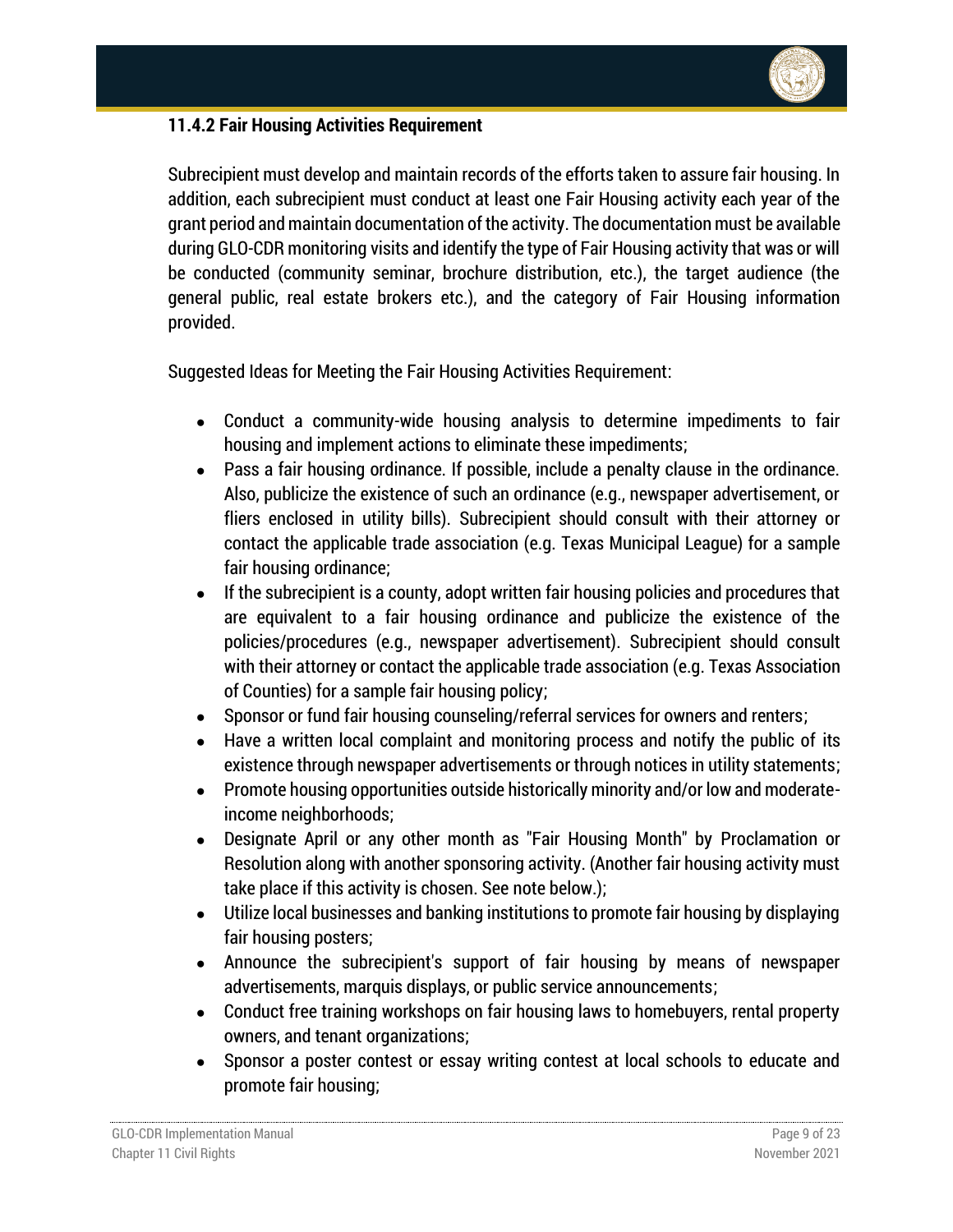

- Review local zoning laws and procedures to determine whether they contribute to, or detract from, fair housing choice; and/or
- Find ways to inform builders and architects as early as possible in the project design phase, but certainly no later than the issuance of a building permit, of the need to comply with the accessibility requirements of the Fair Housing Act.

Note: National Fair Housing Month is April of each year. However, subrecipient may designate any month as Fair Housing Month at the local level. Designating April as "Fair Housing Month" by proclamation must be accompanied by sponsoring another activity such as the ones listed above to support fair housing.

## <span id="page-9-0"></span>**11.4.3 Fair Housing Activities Resources**

HUD's Fair Housing Website (see [Resources](#page-22-0)–Resource 11.7) contains a wealth of information and tools for subrecipient to use in conducting fair housing activities. These resources include:

- $\bullet$  A fair housing planning quide;
- Fair Housing brochures and logos;
- Fair Housing best practices;
- Contact information for fair housing advocacy organizations; and
- Accessibility guidelines for housing units

## <span id="page-9-1"></span>**11.5 Section 504**

Subrecipient must operate their CDBG-DR and/or CDBG-MIT programs in compliance with Section 504 requirements (24 CFR 8.50(a)). Section 504 of the Rehabilitation Act of 1973 prohibits discrimination in federally assisted programs on the basis of disability and imposes requirements to ensure that qualified individuals with disabilities have access to programs and activities that receive federal funds. Subrecipient must adhere to the following requirements.

- Complete a self-evaluation of their Section 504 compliance using the Section 504 Self-Evaluation Form and keep it on file for monitoring purposes. During the self-evaluation process, the subrecipient must consult with individuals with disabilities or organizations representing them. The self-evaluation should include an examination of policies and practices relative to the 504 regulations. Any policies or practices that do not meet the requirements for program accessibility should be modified (24 CFR 8.51);
- Ensure those with visual or hearing impairments are provided with the information necessary to understand and participate in the program. Methods for ensuring participation include, but are not limited to, qualified sign language and oral interpreters, readers, or the use of taped and Braille materials; and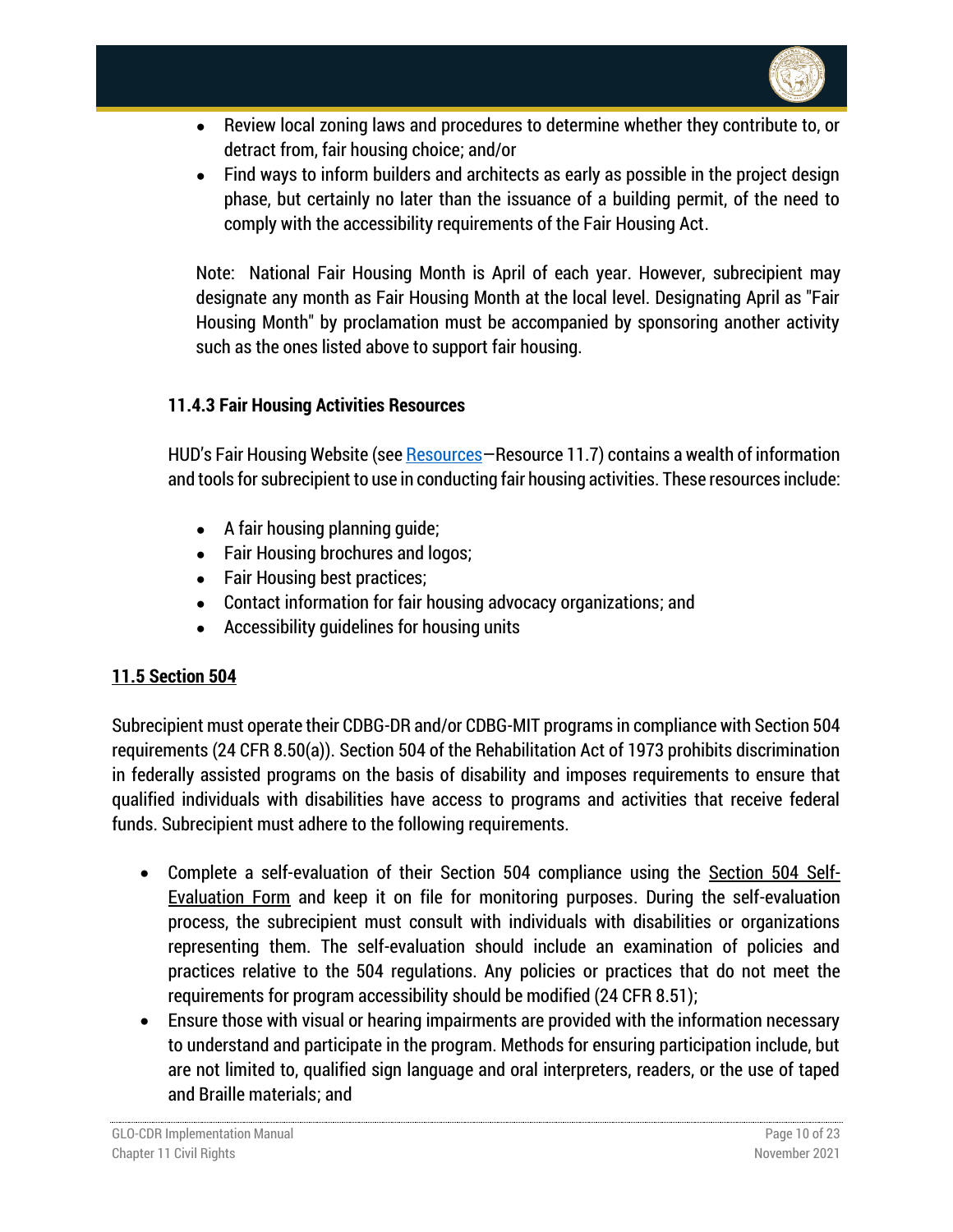

• Maintain documentation for GLO-CDR showing the extent to which individuals with disabilities are beneficiaries of all CDBG-DR and/or CDBG-MIT programs and activities.

If the subrecipient employs fifteen or more persons, a responsible employee of the subrecipient must be designated to coordinate the subrecipient's efforts to comply with Section 504 (se[e Section 11.3.2\)](#page-5-0). Additionally, the subrecipient must:

- Adopt grievance procedures that incorporate appropriate due process standards and provide for the prompt and equitable resolution of complaints alleging any action prohibited Section 504. Grievance procedures are not required for complaints from applicants for employment or from applicants for housing;
- Publish a statement of compliance to notify participants, beneficiaries, applicants, and employees, including those with impaired vision or hearing, and unions or professional organizations holding collective bargaining or professional agreements with the subrecipient that it does not discriminate on the basis of handicap in violation of Section 504. The notice must state, where appropriate, the subrecipient does not discriminate in admission or access to, or treatment or employment in, its federally assisted programs and activities. The notice shall also identify the designated Civil Rights Officer; and
- Maintain files available for public inspection and provide to the responsible civil rights official, upon request: (1) a list of the interested persons consulted; (2) a description of areas examined in the self-evaluation and any problems identified; and (3) a description of any modifications made and of any remedial steps taken.

Regulations require subrecipient make available a TDD or equally effective method for communicating with hearing impaired persons. Subrecipient must have a policy indicating the use of the relay system by the subrecipient and publish the telephone numbers in the newspaper and on the subrecipient website (see a GLO Grant Manager if assistance is required).

## *Structural changes to non-housing facilities*

If structural changes to non-housing facilities are undertaken to achieve program accessibility, a subrecipient shall develop a transition plan with the assistance of interested persons, including handicapped individuals or organizations representing handicapped individuals, for those areas which cannot be made accessible administratively (24 CFR 8.21 (4)). The transition plan must be made available for public inspection, and, at a minimum, it shall:

- Identify all physical obstacles that limit the accessibility of programs and activities;
- $\bullet$  Describe the methods that will be used to make the facilities accessible:
- Specify the schedule for taking the steps necessary to achieve compliance with this section and, if the time period of the transition plan is longer than one year, identify steps that will be taken during each year of the transition period;
- Indicate the official responsible for implementation of the plan; and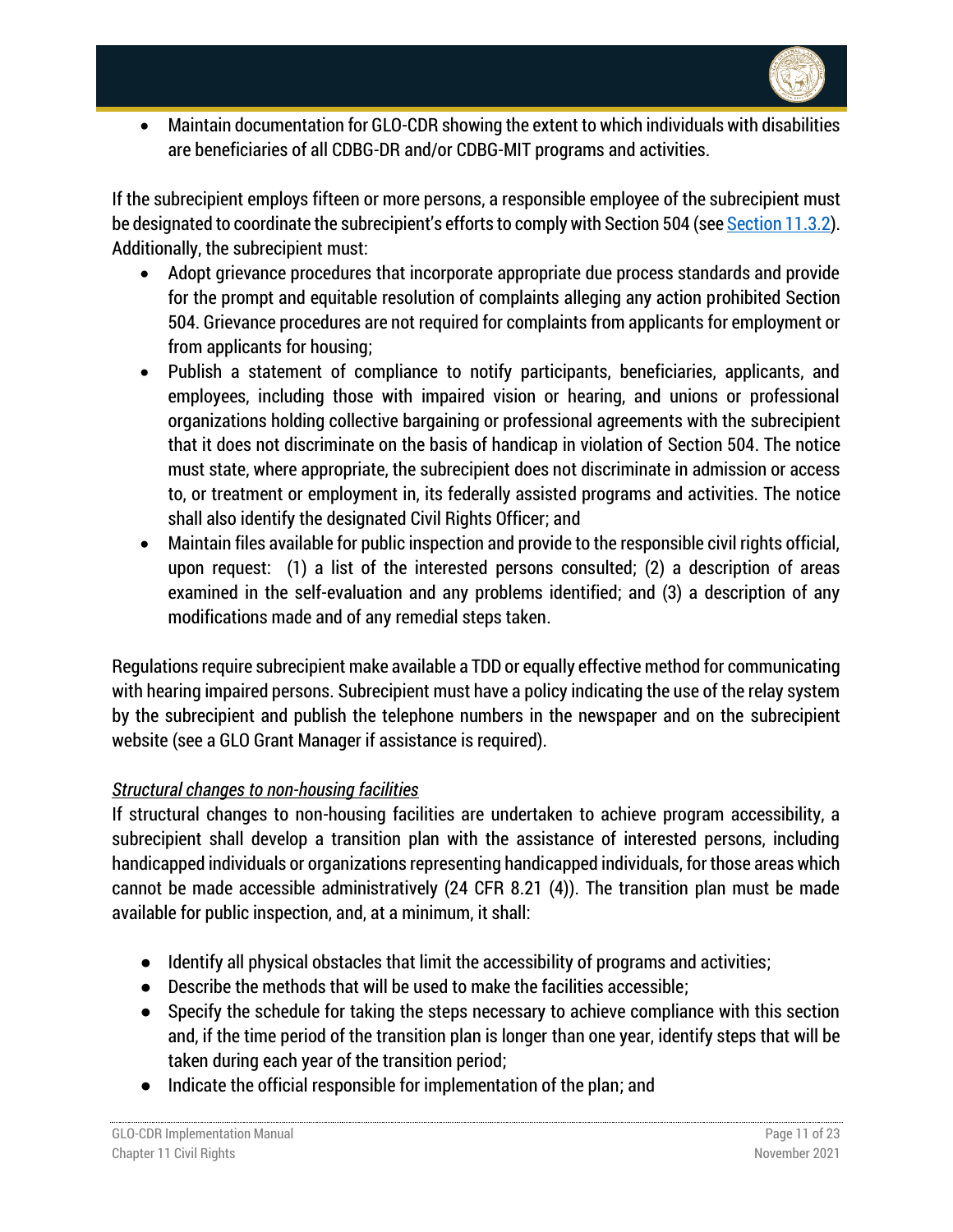

● Identify the persons or groups with whose assistance the plan was prepared.

Note: New non-housing projects (designed, constructed, or altered after July 11, 1988) must be designed and constructed to be readily accessible to and usable by the protected classes with handicaps (24 CFR 8.32). Unless the subrecipient has recently acquired a facility that was constructed prior to 1988 which will house programs and services available to the public, the three-year construction period for meeting the accessibility requirement for existing facilities under this regulation will have expired.

#### <span id="page-11-0"></span>**11.6 Limited English Proficiency (LEP) Requirements**

Limited English Proficiency (LEP) persons are individuals who do not speak English as their primary language and who have a limited ability to read, write, speak, or understand English. Subrecipient must take steps to provide meaningful access to federally funded programs for all LEP persons. Subrecipient should establish and adopt a plan, determining if there is a need for LEP services within the community and, if applicable, how appropriate language assistance will be given.

Program activities that should be made accessible to LEP persons include:

- Public notices and hearings regarding applications for grant funding, amendments to project activities, and completion of grant-funded projects;
- Publications regarding environmental reviews, civil rights, and other program requirements; and
- Other program documents as needed.

To determine the local need for LEP services, subrecipient may use the American FactFinder [\(https://data.census.gov/cedsci/](https://data.census.gov/cedsci/)). Type in the federally funded project's location (e.g. city or county name) and select 'go'; then, on left side of screen, choose 'Origins and Language'; then 'Selected Social Characteristics' (DP02). Next, scroll to 'Language Spoken at Home' and review the number or percent of 'Speaks English less than very well' under the subcategories of Spanish, Other Indo-European languages, and Other languages.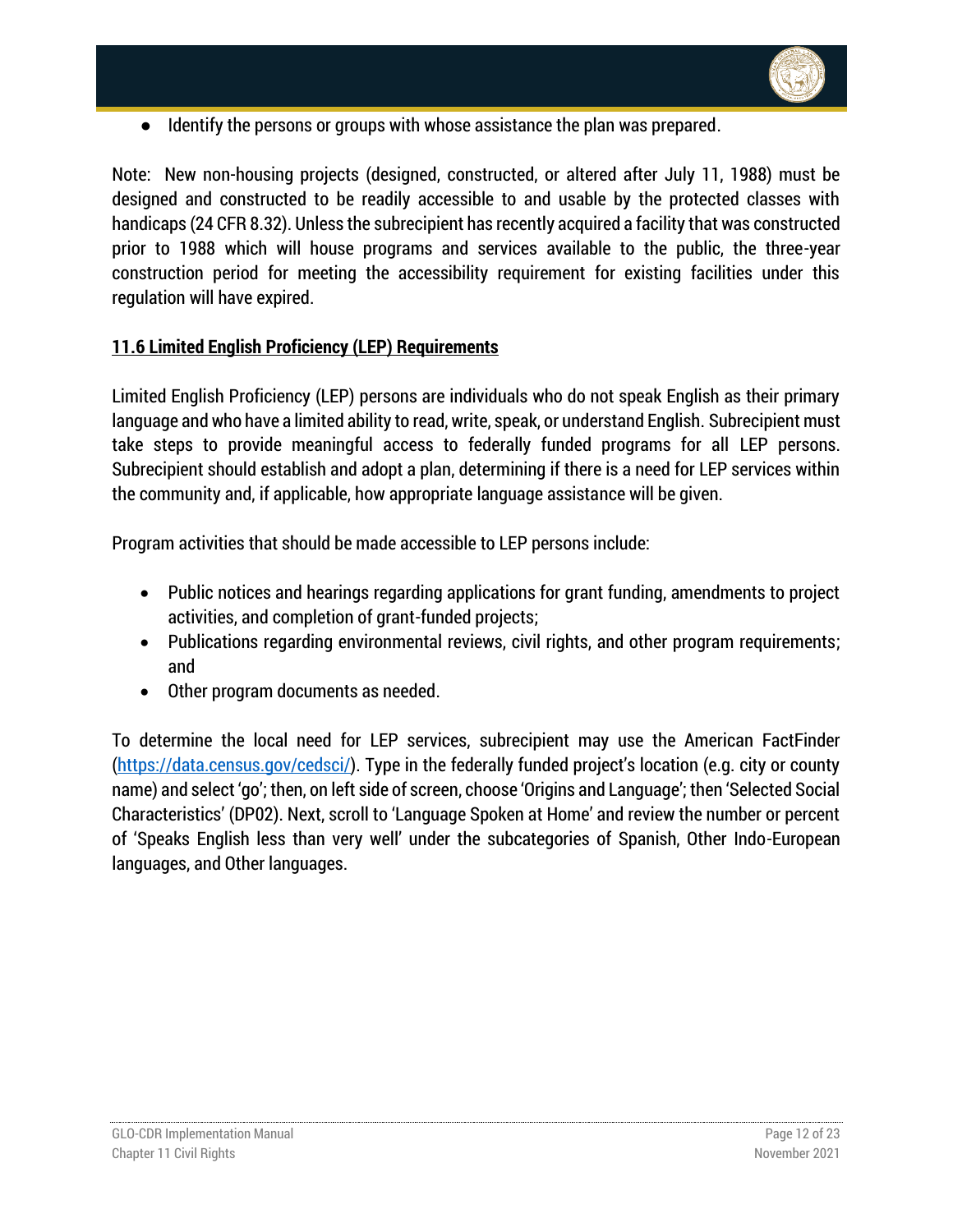

The table below sets forth safe harbors for written translations.

| <b>Size of Language Group</b>                                                                 | Requirement                                                                            |
|-----------------------------------------------------------------------------------------------|----------------------------------------------------------------------------------------|
| 1,000 or more in the eligible population in the market<br>area or among current beneficiaries | <b>Translated vital documents</b>                                                      |
| More than 5% of the eligible population or beneficiaries<br>and more than 50 in number        | <b>Translated vital documents</b>                                                      |
| More than 5% of the eligible population or beneficiaries<br>and 50 or less in number          | Translated written notice of right to receive free<br>oral interpretation of documents |
| 5% or less of the eligible population or beneficiaries and<br>less than 1,000 in number       | No written translation is required                                                     |

#### <span id="page-12-0"></span>**11.7 Section 3 of the HUD Act of 1968 Compliance Requirements**

Section 3 of the Housing and Urban Development Act of 1968, as amended, requires subrecipient to ensure that training, employment and other economic opportunities generated by certain HUD financial assistance shall be directed, to the greatest extent feasible, and consistent with existing federal, state and local laws and regulations, to low- and very low-income persons. Section 3 regulations do not mean subrecipient or contractors are required to hire Section 3 residents or award contracts to Section 3 businesses. Subrecipient must comply with statutory requirements on procurement and competitive bidding.

Section 3 compliance is applicable when CDBG-DR assistance exceeds \$200,000 for projects that involve the construction or rehabilitation of housing or other public construction, such as street repair, sewage line repair or installation, updates to building facades. If Section 3 is applicable to the subrecipient, all contractors and subcontractors with contracts over \$100,000 must also comply. Covered projects include:

- Housing Rehabilitation (to include reduction of lead-based paint hazards, and demolition);
- Housing Construction (to include reduction of lead-based paint hazards and demolition);
- Public Infrastructure (e.g., street repair, sewage line repair or installation, updates to building facades, etc.);
- Public Facilities and Park Improvements; and
- Job creating or job sustaining Economic Development Projects as applicable.

There are no minimum thresholds for Public Housing Authorities (PHAs). The requirements of Section 3 apply to all PHAs regardless of the amount of assistance received. PHAs do not have thresholds for construction projects. Contractors hired by PHAs are required to comply with Section 3 regardless of the dollar amount of the contract.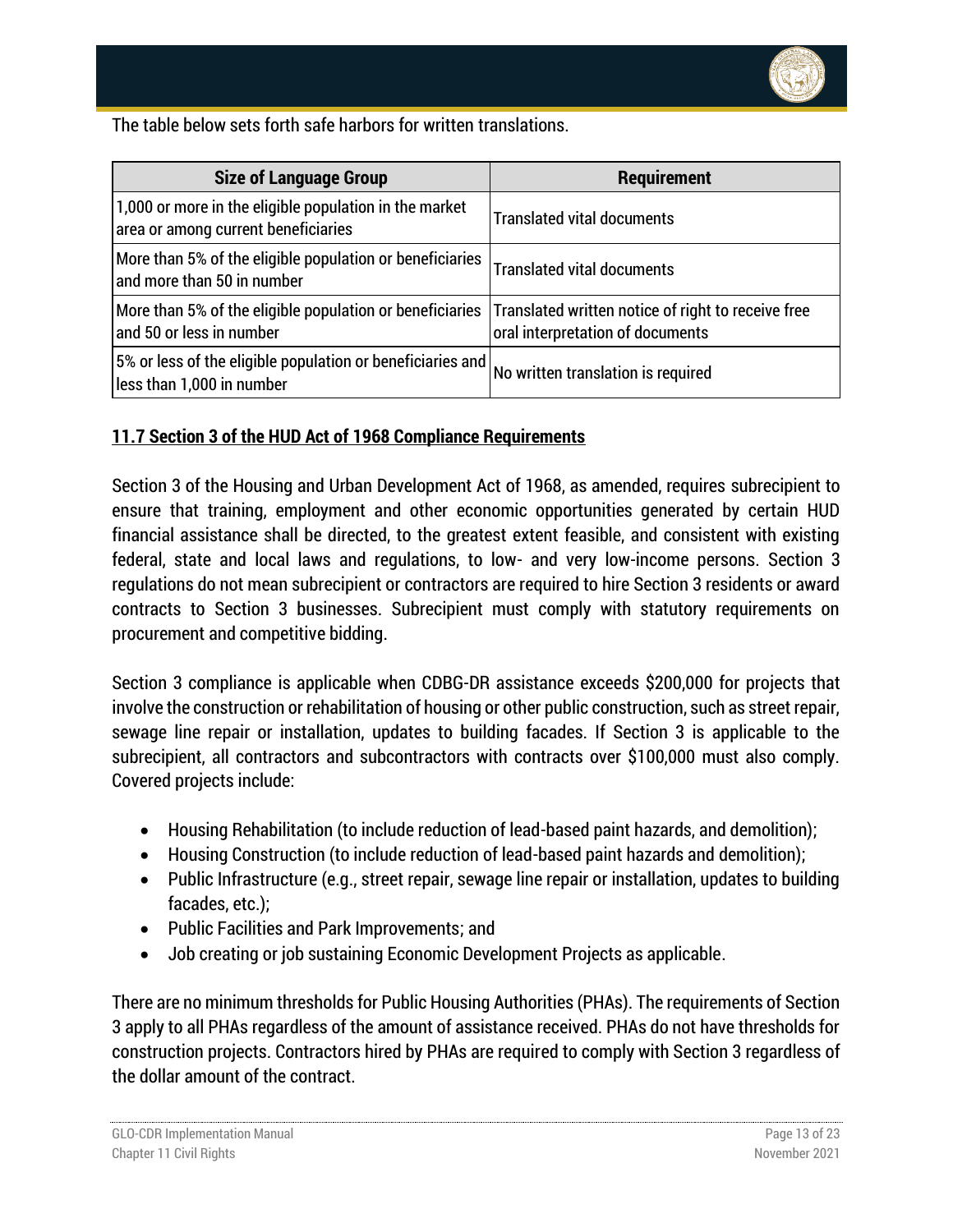

Subrecipient and contractors may demonstrate compliance with Section 3 by meeting HUD's numerical goals for providing training, employment, and contracting opportunities to Section 3 Residents and Section 3 Business Concerns. If a subrecipient fails to meet the Section 3 minimum numerical goals, they must be prepared to demonstrate efforts were made to meet the numerical goals. The GLO-CDR will then examine the subrecipient's efforts and provide technical assistance as necessary.

The minimum numerical goals are:

- 30 percent of total number of new hires as Section 3 Residents;
- 10 percent of all awarded construction contracts, awards to Section 3 Business Concerns; and
- 3 percent of all awarded non-construction contracts, awards to Section 3 Business Concerns.

<span id="page-13-0"></span>Note: Section 3 does not apply to homebuyer assistance activities (e.g. down payment assistance).

#### **11.7.1 Designate Section 3 Coordinator**

Subrecipient must submit the Section 3 Coordinator designation information to GLO-CDR, including both the name and title of designated officer, using the Appointment of Section 3 [Coordinator](https://recovery.texas.gov/files/resources/infrastructure/s7-appointment-of-section-3-coordinator.xlsx) form.

Best Practice: Section 3 Coordinator should be a local staff member.

#### <span id="page-13-1"></span>**11.7.2 Section 3 Employment Goals**

The subrecipient must demonstrate compliance goals with Section 3 by providing employment opportunities and job training to lower income residents. Subrecipient must apply Section 3 goals "to the greatest extent feasible". This may mean going a step beyond the normal notification procedures for employment and contracting and developing strategies that will specifically target Section 3 residents and businesses.

The following steps should be implemented to demonstrate Section 3 compliance:

- Prepare and make available to the public Section 3 policies;
- Include the subrecipient's Section 3 Policy and Procedures in all construction contracts;
- Set a goal of thirty percent (30%) of new hires be Section 3 residents; and
- Contractors and subcontractors must document efforts to comply with subrecipient's Section 3 goals.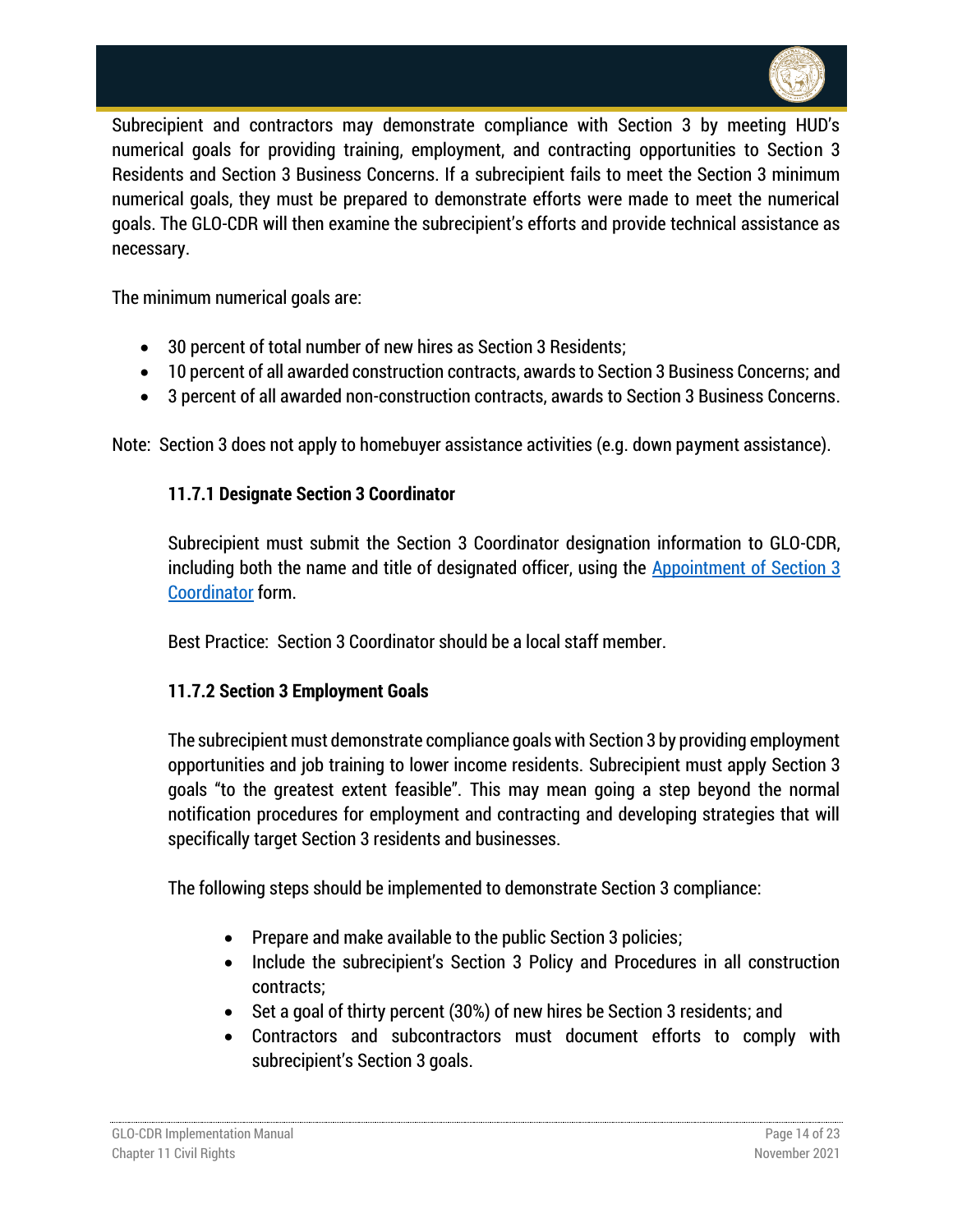

This requirement extends only to full-time jobs which may be permanent, temporary or seasonal as well as contracts which are a direct result of the CDBG-DR and/or CDBG-MIT project.

## <span id="page-14-0"></span>**11.7.3 Section 3 Employment Efforts**

The following examples can be used in an effort to ensure the employment objectives of Section 3 are met. These examples by subrecipient and contractors can be used to assist in reaching Section 3 residents and businesses for employment opportunities.

- Post advertisements of employment opportunities in the service area, identifying the positions, qualification requirements, and where to obtain additional information about the application process;
- Contact community organizations and resident organizations to request assistance in notifying residents of the employment positions to be filled;
- Sponsor a job informational meeting in the service area of the project;
- Conduct job interviews and job application workshops for residents of the service area;
- Arrange for a location in the service area where job applications may be collected by the subrecipient or contractor representative;
- Consult with state and local agencies administering Job Training Partnership Act (JTPA), probation and parole agencies, unemployment compensation programs, etc., to assist with recruiting Section 3 residents for employment;
- Advertise job opportunities through the local media, such as community television networks, newspapers of general circulation, and radio;
- Employ a job coordinator or contract with a business concern to undertake the efforts to match eligible and qualified Section 3 residents with the employment positions;
- Where there are more qualified Section 3 residents than there are positions to be filled, maintain a file of eligible qualified Section 3 residents for future employment positions;
- Contact local education institutions to provide job counseling, education, and related programs; and/or
- After selection of bidders, but prior to execution of contracts, incorporate into the contract a negotiated provision for a specific number of Section 3 residents to be trained or employed on the Section 3 project.

## <span id="page-14-1"></span>**11.7.4 Section 3 Contracting Goals**

The subrecipient and contractor may demonstrate compliance with Section 3 by committing to award a certain percent of the total dollar amount of all Section 3 covered contracts to Section 3 business concerns.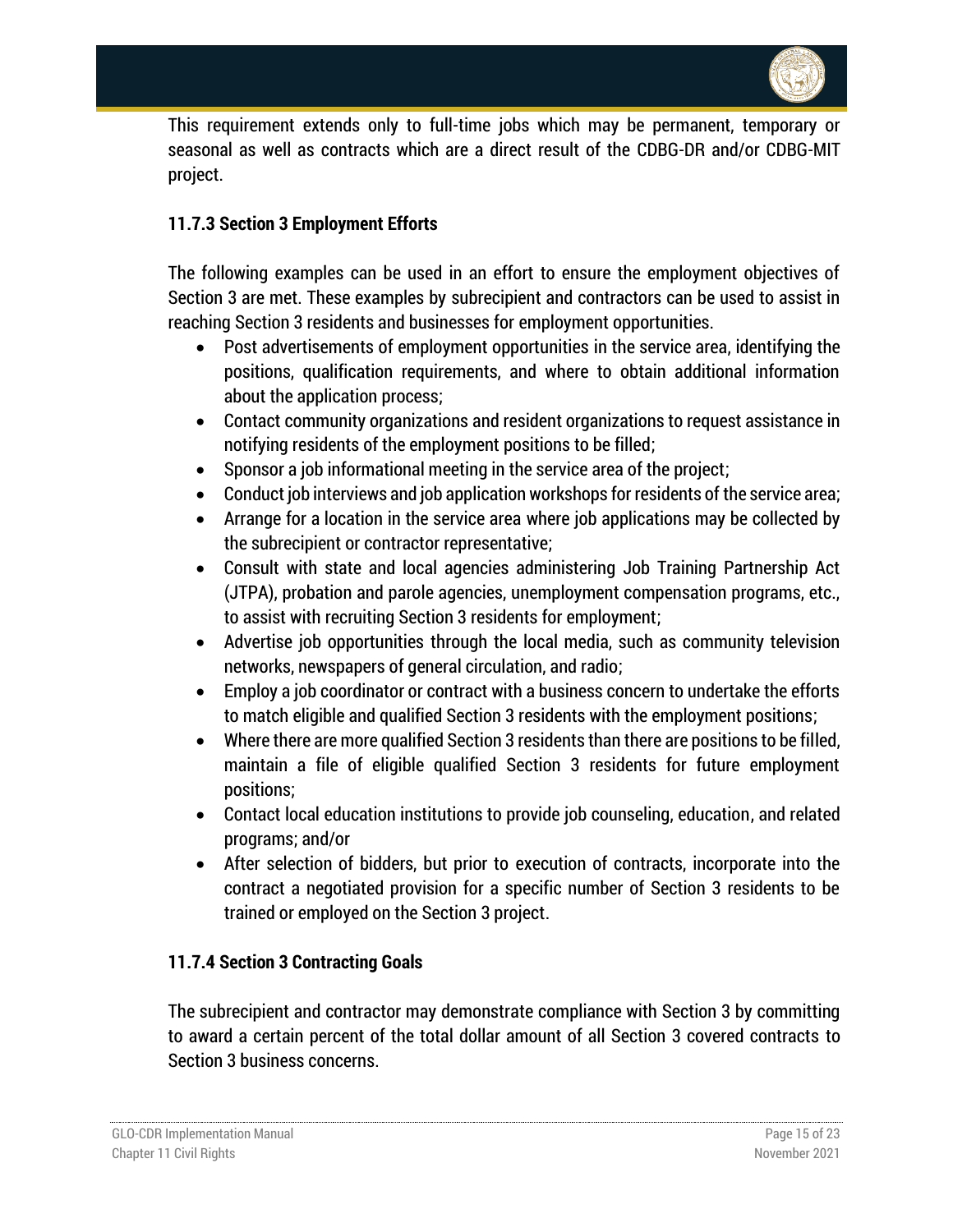

A subrecipient, contractor, or subcontractor who has not met the goals has to demonstrate why it was not feasible to meet these goals. Documentation must be maintained including what efforts were undertaken and why those goals were deemed unattainable. The following are examples of efforts which can be utilized in reaching the specified goals in employment and contracting:

## *Contracting Guidelines*

The following examples can be used to ensure that the contracting objectives of Section 3 are met. These are examples of efforts to assist in reaching Section 3 residents and businesses for contracting opportunities and should not be considered all inclusive.

- The use of small purchase procedures such as soliciting quotations from a minimum of three (3) qualified sources (contract may not exceed the small purchase threshold). At the time of solicitation, inform the parties of the Section 3 requirements of the contract with sufficient specificity; the time within which quotations must be submitted; and the information that must be submitted. A valid attempt to obtain three quotes from qualified sources must be made and documented (see Chapter 5);
- In determining the responsibility of potential contractors, consider their past records of Section 3 compliance and their current plans for the pending contract;
- Utilize minority contractor associations and community organizations to assist in identifying Section 3 businesses who may be potential bidders;
- Advertise contracting opportunities by posting notices concerning work to be contracted in common areas of housing developments;
- Provide written notice to all known Section 3 business concerns of the contracting opportunities;
- Follow up with Section 3 businesses that have expressed interest in contracting opportunities and provide additional information;
- Coordinate pre-bid meetings at which Section 3 business concerns could be informed of the upcoming contracting opportunities;
- Provide workshops on contracting procedures and specific contract opportunities in a timely manner so that Section 3 business concerns can take advantage of upcoming contracting opportunities;
- Advise Section 3 businesses as to where they may seek assistance to overcome limitations such as inability to obtain bonding, lines of credit, financing, or insurance;
- Arrange solicitations, times for the presentation of bids, quantities, specifications, and delivery schedules in ways to facilitate the participation of Section 3 businesses;
- Where appropriate, break out contract work items into economically feasible units to facilitate participation of Section 3 business concerns;
- Contact agencies administering HUD supported programs and notify these agencies of contracting opportunities;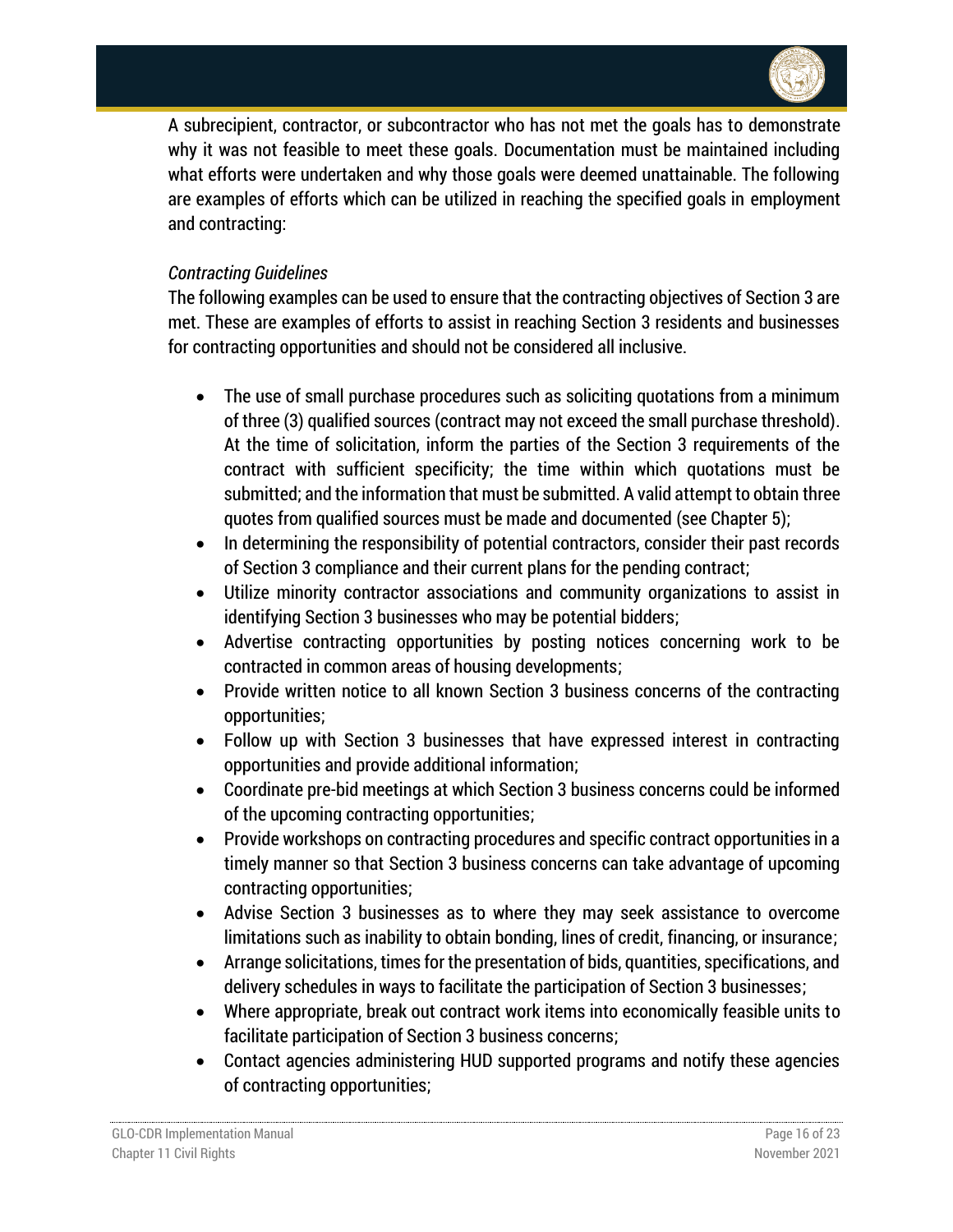

- Advertise contracting opportunities through trade association papers and local media such as television, newspapers, and radio;
- Develop a list of eligible Section 3 business concerns; and/or
- Establish numerical goals (dollar amounts and number of awards) for contracts to Section 3 business concerns.

## <span id="page-16-0"></span>**11.7.5 Section 3 Reporting and Recordkeeping**

Subrecipient are required to maintain documentation and report to the GLO-CDR on a quarterly basis information on Section 3 new hires and contracts awarded to Section 3 business.

| <b>Employment and Training</b>                                                                                                                                                                             | <b>Construction</b>                                                                                                                                                                   | <b>Non-Construction</b>                                                                                                                                                                              |
|------------------------------------------------------------------------------------------------------------------------------------------------------------------------------------------------------------|---------------------------------------------------------------------------------------------------------------------------------------------------------------------------------------|------------------------------------------------------------------------------------------------------------------------------------------------------------------------------------------------------|
| 1. Job Category<br>2. Number of new hires<br>3. Number of new hires that<br>are Section 3 Residents<br>4. Percentage of Aggregate<br>number of staff hours of<br>new hires that are Section<br>3 Residents | 1. Total CDBGDR dollars<br>of all contracts<br>awarded on the project<br>2. Total CDBG-DR dollars<br>of contracts awarded<br>to Section 3<br>businesses<br>3. Percentage of the total | 1. Total CDBG-DR dollars of<br>all non-construction<br>contracts awarded on the<br>project<br>2. Total CDBG-DR dollars of<br>non-construction<br>contracts awarded to<br><b>Section 3 businesses</b> |
| 5. Percentage of Total Staff<br><b>Hours for Section 3</b><br><b>Employees and Trainees,</b><br><b>Number of Section 3</b><br><b>Trainees</b>                                                              | dollars awarded to<br><b>Section 3 businesses</b><br>4. Total number of<br><b>Section 3 businesses</b><br>receiving contracts                                                         | 3. Percentage of the total<br>dollar amount awarded to<br><b>Section 3 businesses</b><br>4. Total number of Section 3<br>businesses receiving non-<br>construction contracts                         |

The following items are required to be reported to show Section 3 Compliance:

Note: Section 3 does not mandate certification or evidence of a person's Section 3 status; however, the subrecipient or the contractor have the right to request documentation which will support their reporting for Section 3. An example of documentation is the receipt of public assistance, evidence of participation in a public assistance program, residency in a public housing development, evidence of a Section 8 certificate, voucher assistance, participation in JTPA, and/or receipt of welfare assistance. Documentation does not have to be proof of income.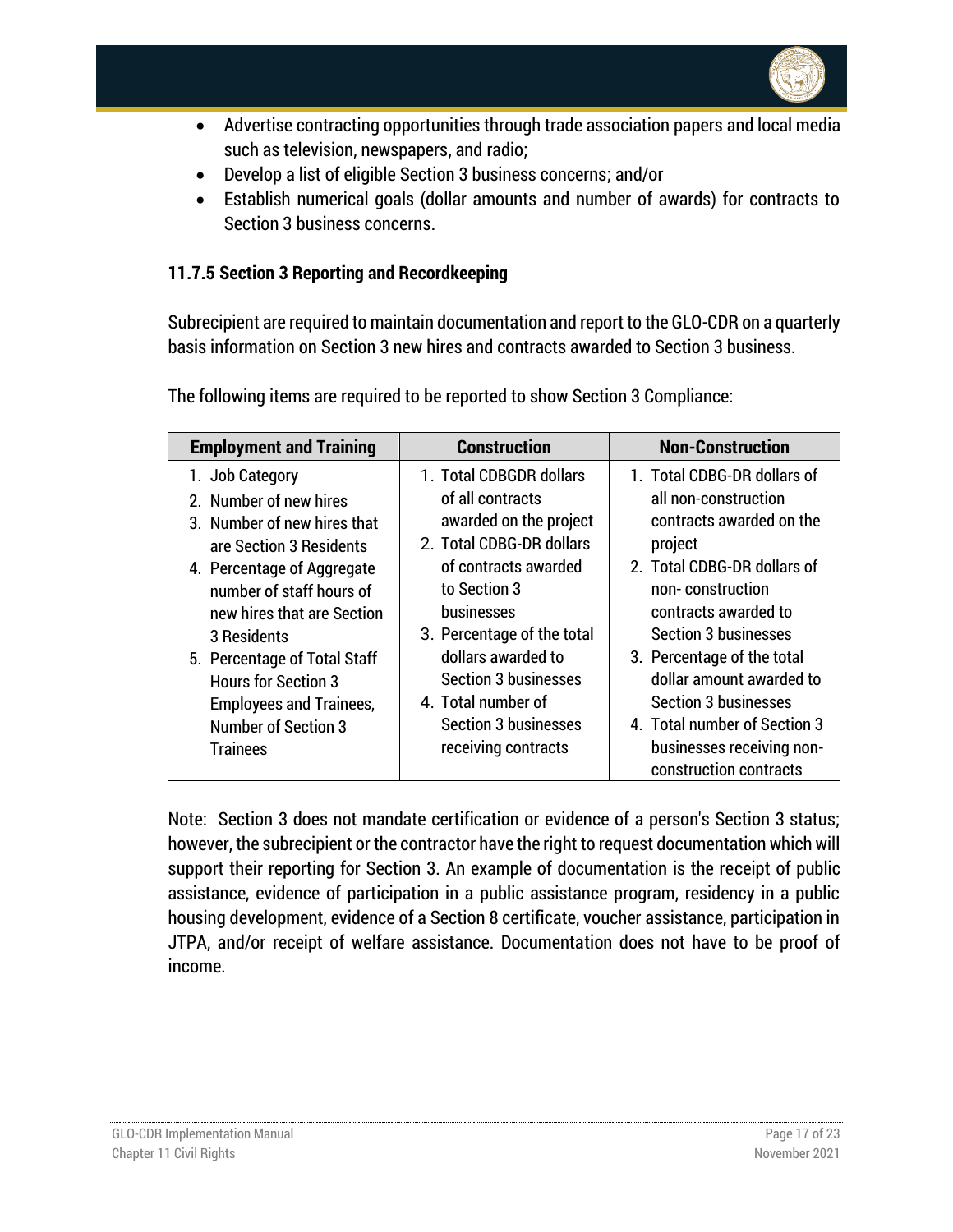

## <span id="page-17-0"></span>**11.8 Excessive Force Policy**

Subrecipient receiving CDBG-DR and/or CDBG-MIT funding must adopt an excessive force policy that prohibits the use of excessive force against non-violent civil rights demonstrations. (See also State's Certification Requirements at 24 CFR 91.325(b)(6)).

When subrecipient sign their Subrecipient Agreement, they certify that they will pass and enforce the following policies:

- A policy prohibiting the use of excessive force by law enforcement agencies within its jurisdiction against any individuals or groups engaged in non-violent civil rights demonstrations; and
- A policy enforcing applicable state and local laws against physically barring entrance to or exit from, a facility or location that is the subject of such non-violent civil rights demonstrations within its jurisdiction.

## <span id="page-17-1"></span>**11.9 Equal Opportunity and Non-Discrimination Provisions**

Subrecipient must take actions to ensure that no person or group is denied benefits such as employment, training, housing, and contracts generated by the CDBG-DR and/or CDBG-MIT project on the basis of race, color, religion, sex, national origin, age, or disability.

*Nondiscrimination, Equal Opportunity, and Affirmative Action in Employment.* Employment opportunities may not be denied on the basis of race, color, national origin, sex, age, religion, familial status, or disability. Steps that can be taken to prevent discrimination in employment include the following:

- Maintain employment data that indicates staff composition by race, sex, disabled status and national origin;
- Review existing personnel policies to assure compliance with nondiscrimination and equal opportunity requirements;
- Advertise locally as an equal opportunity employer;
- Publish an annual statement of nondiscrimination or include such statement in any CDBG-DR and/or CDBG-MIT program communications/publications;
- Develop a network of information points that serve minority, elderly, women, disabled and ethnic groups, in addition to newspapers or public service channels, to advertise employment opportunities;
- Develop and implement a Section 3 compliance plan;
- Display Equal Opportunity posters prominently at all job sites; and
- Take affirmative action to overcome the effect of past discrimination.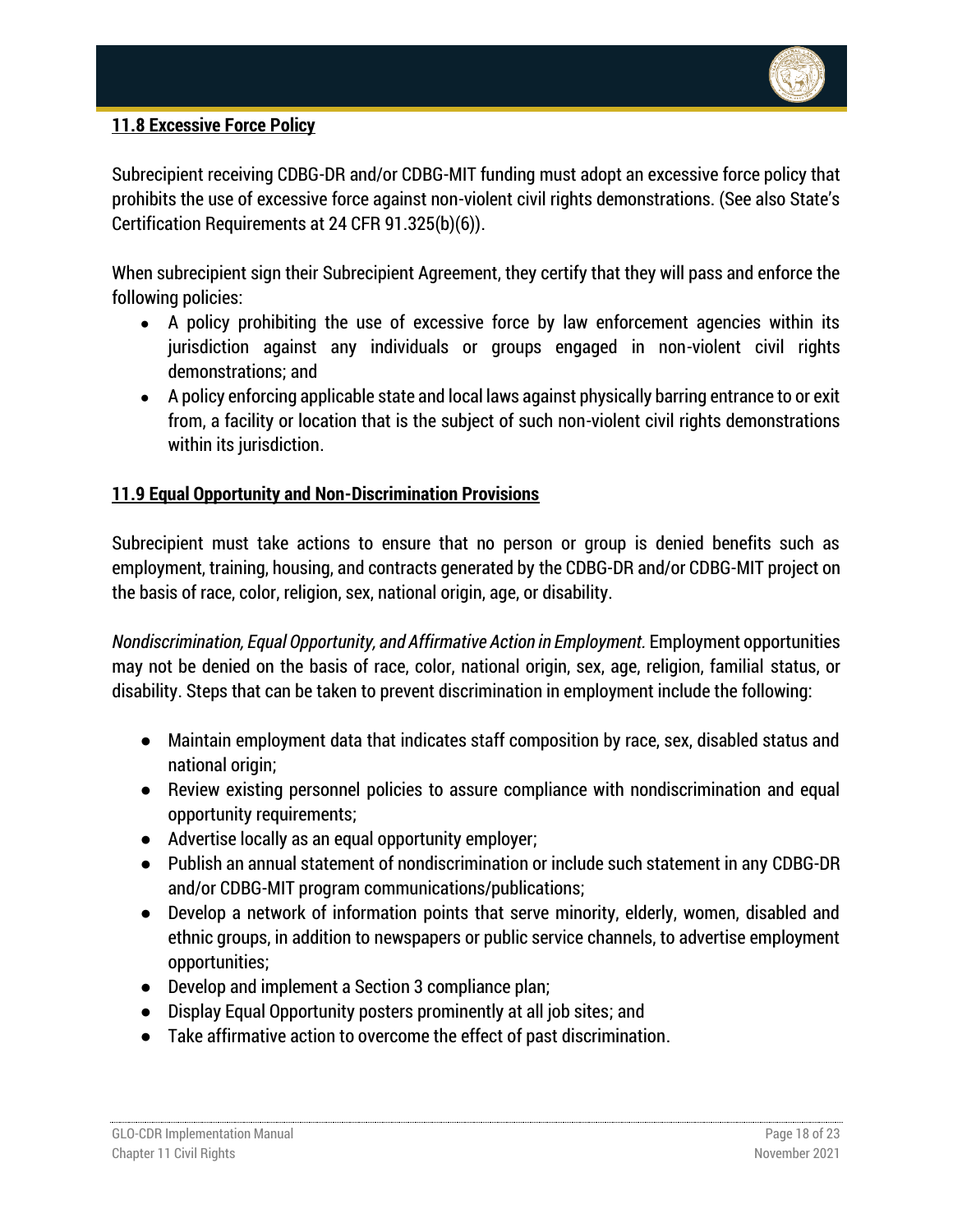

*Nondiscrimination, Equal Employment Opportunity and Affirmative Action for Construction Contracts.* Subrecipient must take all necessary steps to notify minority businesses, women's business enterprises, labor surplus area firms, and Section 3 businesses of bidding opportunities. Contractors may not discriminate against any employee or applicant for employment because of race, creed, color, or national origin. Steps that can be taken to prevent discrimination and monitor for compliance include the following:

- Advertise as an equal opportunity employer in bid solicitations;
- Include minority businesses, women's business enterprises, labor surplus area firms, and Section 3 businesses in bid solicitations whenever possible;
- Document and maintain a list of locally owned businesses that were awarded contracts;
- Include Section 3 and Equal Employment Opportunity clauses as part of bid packets and all applicable contracts;
- Inform contractors of Section 3 and equal opportunity requirements at pre-construction conference or through other means of notification;
- Require contractors to submit monthly utilization reports; and
- Monitor contractor's compliance at work site.

*Nondiscrimination, Equal Opportunity and Affirmative Action in Housing.* The Fair Housing Act prohibits discrimination against protected class members in the sale, rental, conditions, and financing of dwellings and in other housing-related transactions. Steps that can be taken to prevent discrimination in housing include the following:

- Develop and adopt a fair housing policy that includes of methods of enforcement;
- Disseminate information concerning housing services and activities through agencies and organizations which routinely provide services to protected groups;
- Review contract documents used by subrecipient and lending institutions participating in local programs to eliminate any discriminatory intent or practice;
- Evaluate criteria for selecting recipients of housing assistance for any discriminatory effect;
- Offer assistance to persons experiencing discrimination in housing;
- Provide housing counseling services to minorities and women seeking housing outside areas of concentration;
- Work with local real estate brokers to formulate a Voluntary Area-wide Marketing Agreement;
- Work with local banks to post "equal lending opportunity" advertisements;
- Use "equal housing opportunity" slogan and logo on subrecipient correspondence;
- Sponsor fair housing seminars and campaigns;
- Work with minority and women leaders in the area to promote housing development and increase minority and female participation;
- Assist local housing developers in developing outreach programs to attract minorities and females;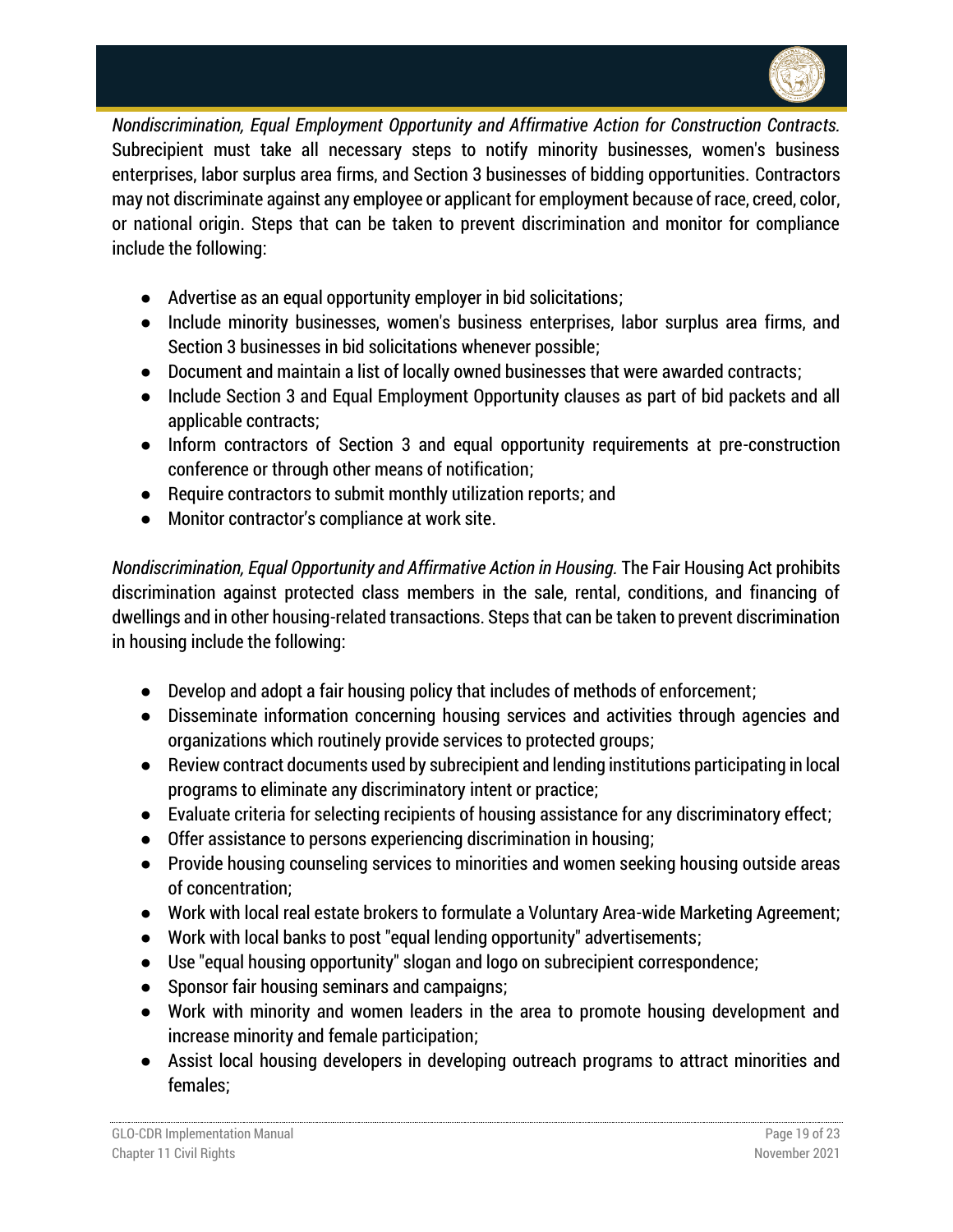

- Review zoning ordinances and comprehensive plans to ensure they promote de-concentration of assisted housing units;
- Create a local housing authority;
- Publicly advertise the city as a "fair housing city"; and/or
- Adopt a code enforcement ordinance which will compel landlords to keep their units in safe and sanitary condition.

## <span id="page-19-0"></span>**11.10 Civil Rights Compliance Documentation**

Subrecipient are required to document compliance with the key regulations and requirements of civil rights, fair housing, Section 3, and equal opportunity laws at the beginning of the program and continue to be diligent and consistent in implementing their civil rights responsibilities.

## <span id="page-19-1"></span>**11.10.1 Documentation Required at Project Start Up**

Prior to releasing any funds, the GLO-CDR must receive the following documentation at project start up:

- Appointment of Civil Rights Officer;
- Appointment of Section 3 Coordinator;
- Citizen Participation Plan including complaint and grievance procedures;
- Nondiscrimination/Equal Employment Opportunity Policy;
- Policy and notice of nondiscrimination on basis of handicapped status. Subrecipient may combine this policy with their Nondiscrimination/Equal Employment Opportunity policy;
- Excessive Force Policy;
- Section 3 Policy;
- Section 504 Self-Evaluation Review;
- Section 504 Grievance Procedures:
- Civil Rights Resolution regarding Citizen Participation, Section 3, Excessive Force, Section 504 Policy and Grievance Procedures, and Fair Housing Policy;
- Public Notices regarding Civil Rights (see [Section 11.3.4\)](#page-6-0); and
- Fair Housing activity documentation

## <span id="page-19-2"></span>**11.10.2 Ongoing Compliance Documentation**

During the course of the grant period, subrecipient must assure all CDBG-DR and/or CDBG-MIT funded activities are conducted in a manner that ensures equal opportunity and access to all persons in accordance with civil rights, equal opportunity, and affirmative action laws, regulations, and requirements.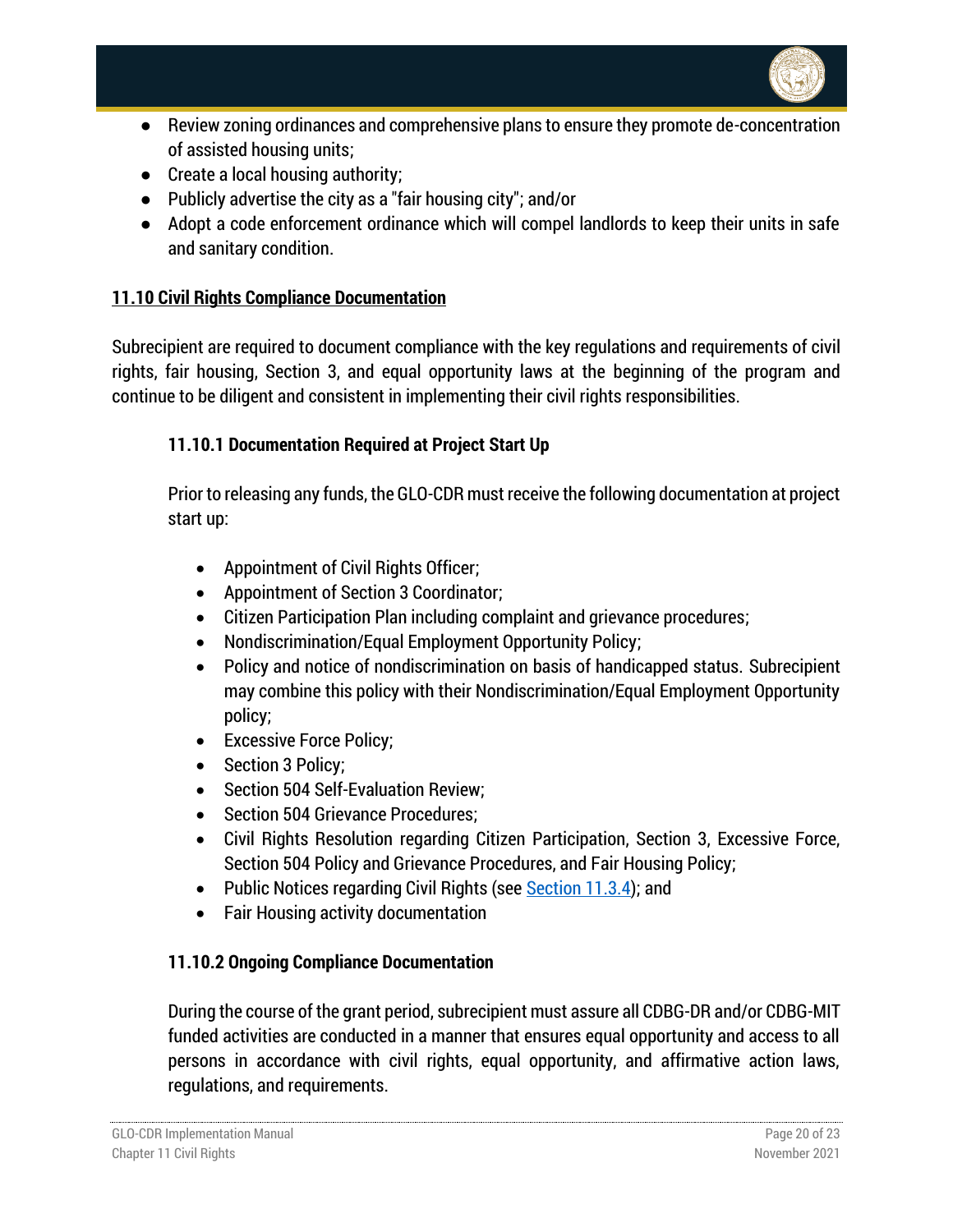

- Fair Housing: document efforts to affirmatively further fair housing;
- Section 3 Business Participation: document efforts to solicit Section 3 businesses and maintain data concerning the number and dollar amount of contract awarded to locally owned businesses;
- Minority Business Participation: document efforts to solicit minority and womenowned businesses and maintain data concerning the number and dollar amount of contracts awarded to minority businesses;
- Maintain records of any monitoring trips to project site and any findings as well as copies of contractors' certifications and monthly utilization reports documenting contractor compliance;
- Maintain records of program applicants as well as direct and indirect beneficiaries including race, color, sex, national origin, age and handicap status;
- Record race, head of household, age, and income data of persons affected by displacement and/or relocation, if applicable;
- Human Resources documents regarding employment should be on file including training handbooks, policy and procedure manuals, resolutions, and ordinances regarding Civil Rights requirements; and
- Documentation related to any complaints received and action taken to notify GLO-CDR or HUD, if applicable.

## <span id="page-20-0"></span>**11.11 Civil Rights Complaints**

A complaint may not always refer to a violation of a civil rights law and should be reviewed as a civil rights complaint if the complainant:

- Indicates the belief that he or she has been denied opportunities, treated differently, etc.; and/or
- States his or her race, ethnicity, gender, status as a handicapped person, or age in the complaint.

Any person, or any specific class of persons, who believes that he or she has been subject to discrimination may file a complaint. A complaint may be filed by the complainant or a representative.

With the exception of complaints filed under Executive Order 11246, civil rights complaints must be referred directly to the Department of HUD, Office of Fair Housing and Equal Opportunity (FHEO) (1- 800-669-9777). Section 3 of the HUD Act of 1968 complaints are required to be filed at the appropriate HUD Regional Office in which the violation occurred within 180 days from the date of the action or omission upon which the complaint is based. Complaints filed under Executive Order 11246 must be referred to the regional Office of Contract Compliance Programs, Department of Labor.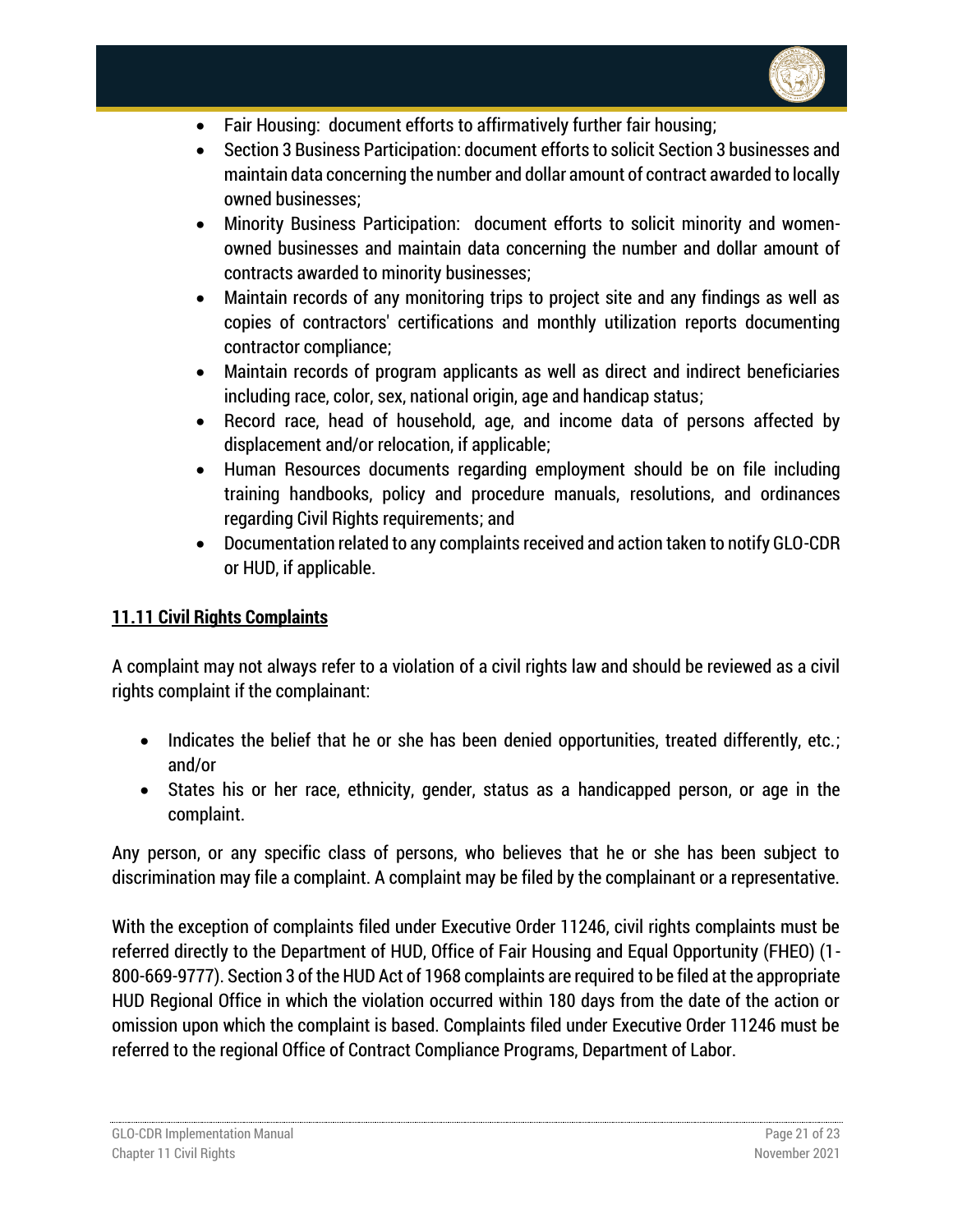

Confidentiality is mandatory. The name(s) of complainants and the name(s) of the respondent(s) must not be disclosed to any entity other than the Department of HUD. The GLO-CDR should, however, be notified that a complaint has been registered.

Note: Complaints of employment discrimination should be referred to:

Texas Workforce Commission, Civil Rights Division (see [Resources](#page-22-0)-Resource 11.8 below for link) Equal Employment Opportunity Commission at [http://www.EEOC.gov/](http://www.eeoc.gov/) [\(Resources](#page-22-0)-Resource 11.9)